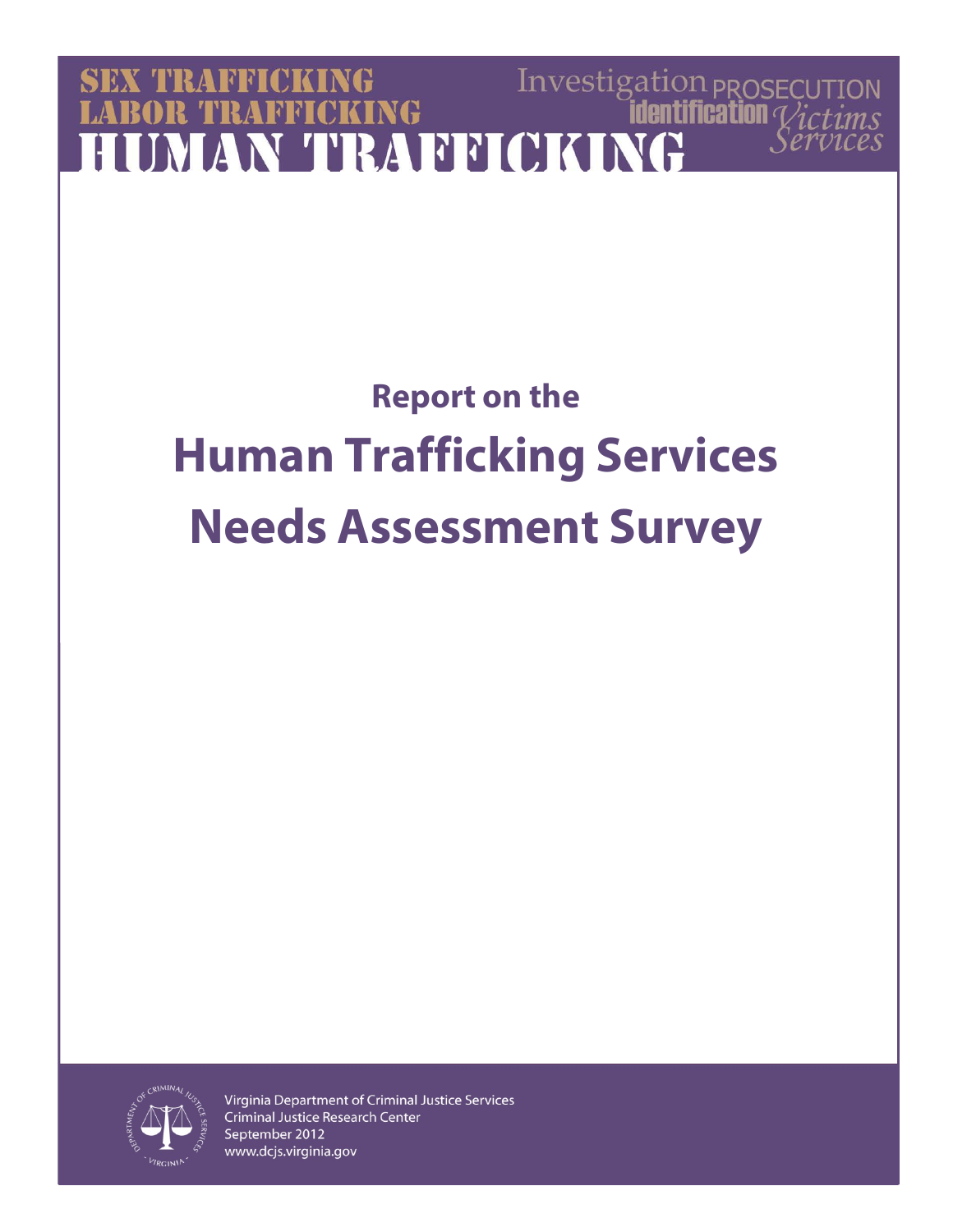# **EXECUTIVE SUMMARY**

# **Report on the Human Trafficking Services Needs Assessment Survey**

Relatively limited information exists on the needs of human trafficking victims and the needs of service providers working to meet those needs in Virginia, therefore an online needs assessment survey on human trafficking services was conducted by the Department of Criminal Justice Services (DCJS) in the summer of 2012. The 118 survey respondents were from victim-witness service providers, domestic violence/sexual assault service providers, adult and juvenile state probation/parole agencies, and adult and juvenile correctional facilities. Of these, 47% (55) were from agencies that had provided services to trafficking victims during the fiveyear period from 2007–2011, and 53% (63) were from agencies that had not.

# **Current Status of Service Providers**

The survey asked about the status of various resources and tools that are available to assist service providers in their work with human trafficking victims. Some of the findings include:

- Overall, 53% of all responding agencies *do not know* whether or not there is a human trafficking services organization (HTSO) in their local service area. Of those agencies that could identify a HTSO in their local service area, nearly all are located in the Washington DC/Baltimore/Northern Virginia area.
- Just over one-third (35%) of respondents attended formal workshops/classes on human trafficking and 17% received formal training on how to serve victims of human trafficking in the past year.
- None of the responding agencies have formal procedures/protocols that guide how to serve trafficking victims. Further, only 24% of respondents that work with trafficking victims have a data collection system that tracks services provided to those victims.
- Only one agency reported a decrease in the number of human trafficking cases, while 42% of respondents said the number of trafficking cases had increased and 55% said the number of trafficking cases had stayed the same.
- Seventy percent of respondents' agencies have 6 or fewer full-time staff; 87% have 6 or fewer part-time staff; and 88% have 6 or fewer volunteer staff that work with human trafficking victims at their agency. Nearly two-thirds of respondents use interpreters for service delivery; most of these rely on staff interpreters and half use on-demand language services.

# **Description of Trafficking Victims and Their Needs**

The survey also asked respondents to describe the victims of human trafficking that their agency sees and provide information about the needs of those trafficking victims. Their responses provided the following information:

- Based on respondents' descriptions, human trafficking victims are most likely to be adult females between the ages of 20–39.
- Over half (56%) of respondents described seeing trafficking victims from Latin American countries and 53% reported seeing victims from the U.S.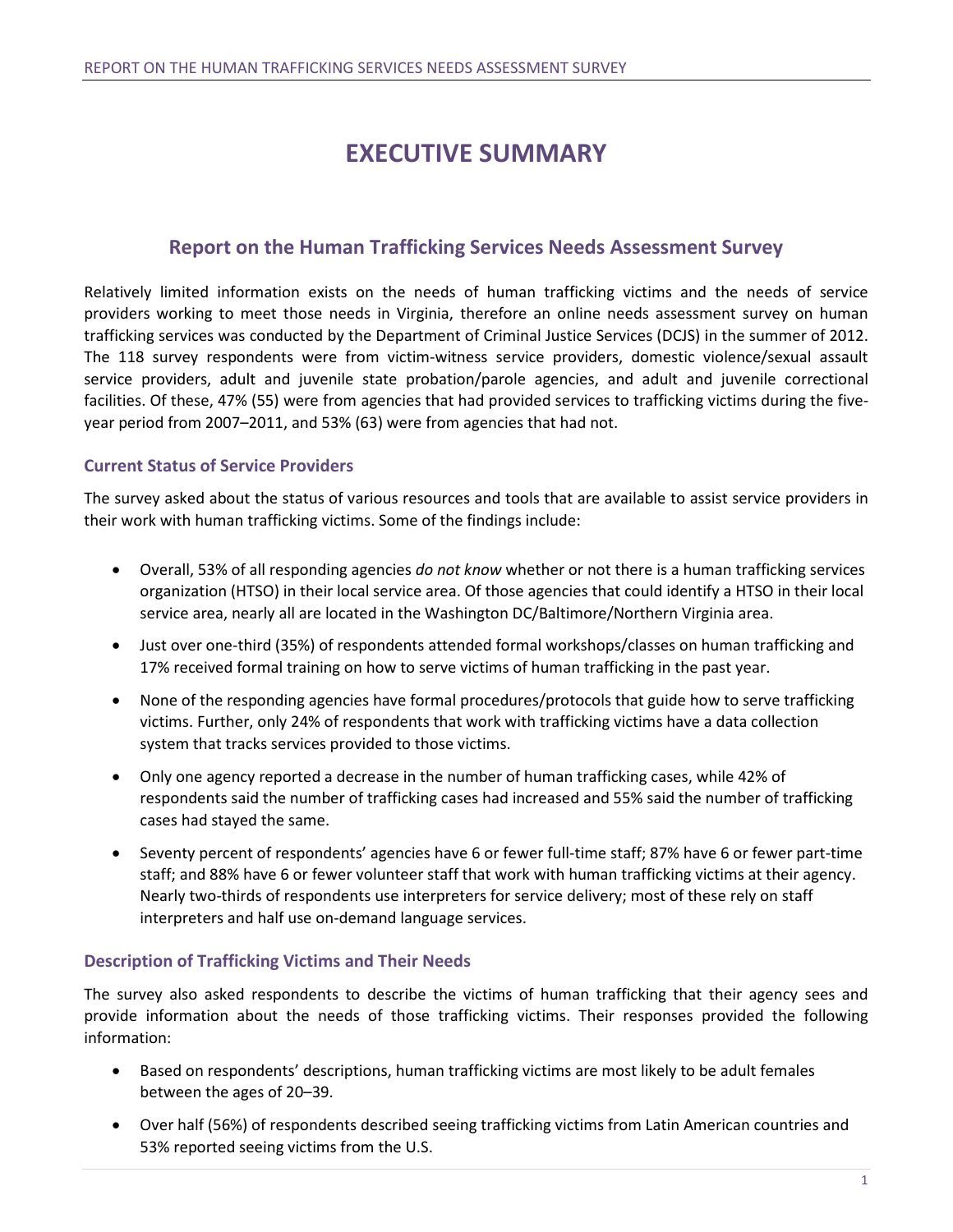- The types of trafficking experienced by victims were most often sex-related (prostitution, sex tourism) or domestic-related (au pair, maid, servile marriage).
- Over three-quarters of the respondents said that trafficking victims have more severe problems and more complex needs than other victims they serve, and often involve mental health, legal, distrust, and trauma-related issues.
- Trafficking victims' most-needed services include: food, emergency housing, sexual assault services, counseling, and case management/coordination of services.
- Over 80% said their agency/organization is unable to adequately meet the needs of trafficking victims. Further, 42% of agencies estimate trafficking victims require services for about 3 months or more.
- The need to improve collaboration and outreach is supported by the finding that trafficking victims typically learn about services from referrals and community outreach

# **Barriers to Service and Needs of Service Providers**

Survey respondents were asked to identify various challenges and barriers they've encountered in providing services to victims of human trafficking. They were also asked to describe what they think would help them improve their ability to provide services to this population. Their responses provided the following findings:

- The three most critical barriers/challenges to providing services to trafficking victims are a lack of adequate resources, problems identifying trafficking victims, and a lack of adequate training.
- Trafficking victims may not seek out services due to fear of the system, fear of retaliation, and lack of knowledge about available services.
- Eighty percent of respondents feel more training is needed to improve the provision of services to trafficking victims.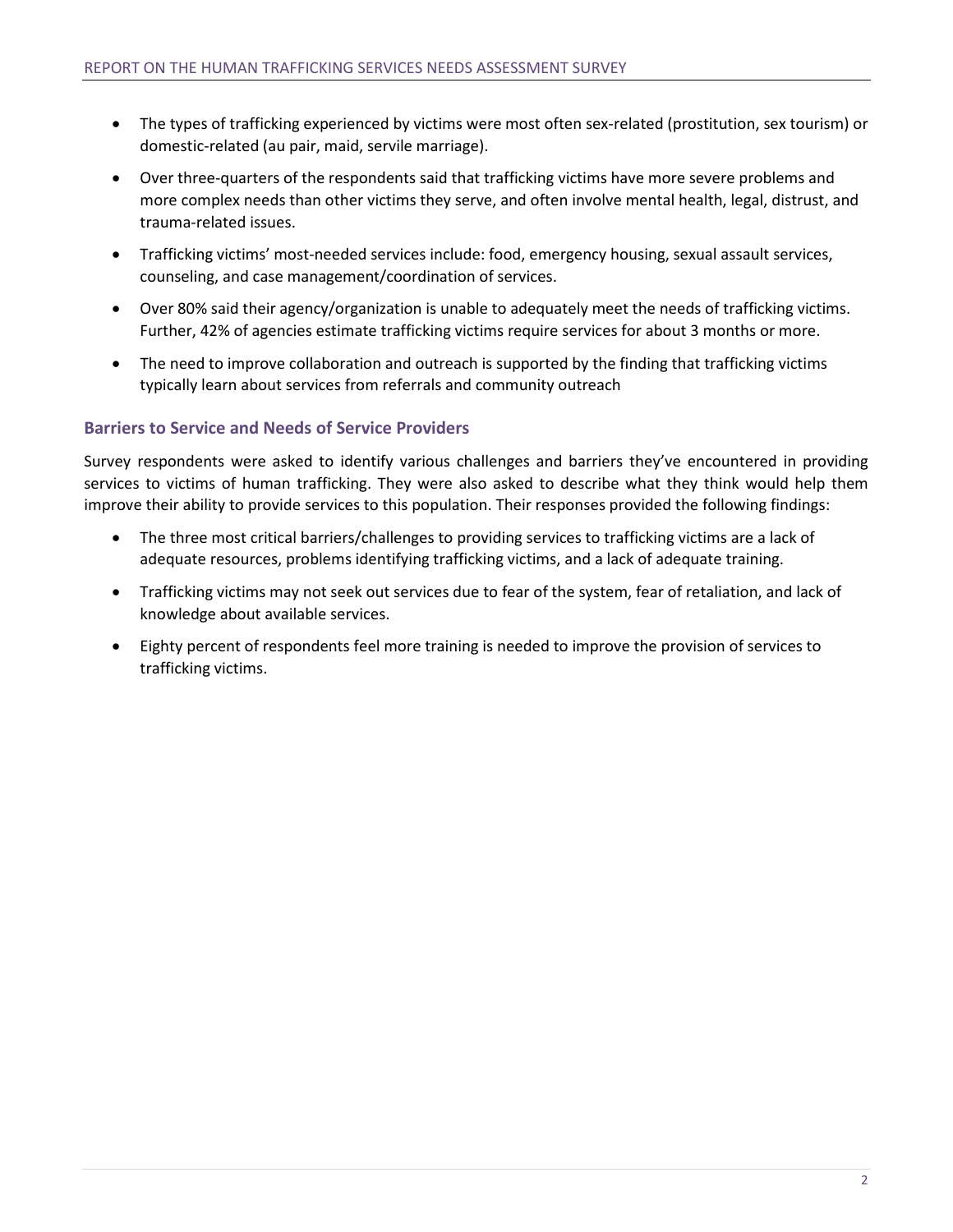# **Report on the Human Trafficking Services Needs Assessment Survey**

# **I. Introduction**

# **PURPOSE OF SURVEY**

The purpose of this survey was to obtain information on the needs of human trafficking victims and victim service providers in Virginia. The idea for conducting a survey stemmed primarily from discussions during meetings of the Victim Assistance Workgroup of the Victims of Human Trafficking Initiative (VHTI), a statewide collaborative effort led by the Virginia Department of Social Services (VDSS) and the Virginia Steering Committee Against Human Trafficking (VASCAHT). The passage of House Bill 2190 during the 2011 Virginia General Assembly Session directed the VDSS to develop a plan: (1) to identify victims of human trafficking, (2) to provide victim assistance, and (3) to develop public outreach and educational materials for victims of human trafficking. As a result, the VASCAHT and three workgroups (Victim Identification, Victim Assistance, and Public Outreach and Education) were formed.

During the Victim Assistance Workgroup meetings, group members expressed a desire to have more information on the needs of human trafficking victims, as a lack of data makes it difficult to advocate for new or enhanced systems and services. This survey seeks to provide Virginia-specific data on the needs of trafficking victims and service providers, in order to best inform victim assistance and service delivery.

# **BACKGROUND**

Relatively limited information exists on the needs of human trafficking victims and the needs of service providers working to meet those needs in Virginia. Previous research suggests that there is both confusion about how human trafficking is defined and limited awareness of the issue.

Human trafficking is a unique crime, one that is often hard to identify, investigate and prosecute. Human trafficking activities often occur in conjunction with other crimes, which may mask the trafficking component of the activities. The victims of human trafficking may be unwilling or afraid to cooperate with authorities. Language and cultural barriers can hinder even voluntary communication with trafficking victims.

For purposes of this needs assessment survey, and consistent with the federal Victims of Trafficking and Violence Protection Act, human trafficking is defined as: the recruitment, harboring, transportation, provision, or obtaining of a person for one of three purposes:

- Labor or services, through the use of force, fraud, or coercion for the purposes of subjection to involuntary servitude, peonage, debt bondage, or slavery. (Labor Trafficking)
- A commercial sex act through the use of force, fraud, or coercion. (Adult Sex Trafficking)
- Any commercial sex act, if the person is under 18 years of age, regardless of whether any form of coercion is involved. (Child Sex Trafficking)

Development of the survey questions for this needs assessment borrowed heavily from two reports:

- 1. *Finding Victims of Human Trafficking* (prepared by National Opinion Research Center at the University of Chicago) for the National Institute of Justice, Office of Justice Programs and the U.S. Department of Justice in 2008) and,
- 2. *Needs Assessment for Service Providers and Trafficking Victims* (prepared by Caliber Associates, Inc. for National Institute of Justice/Department of Justice in 2003).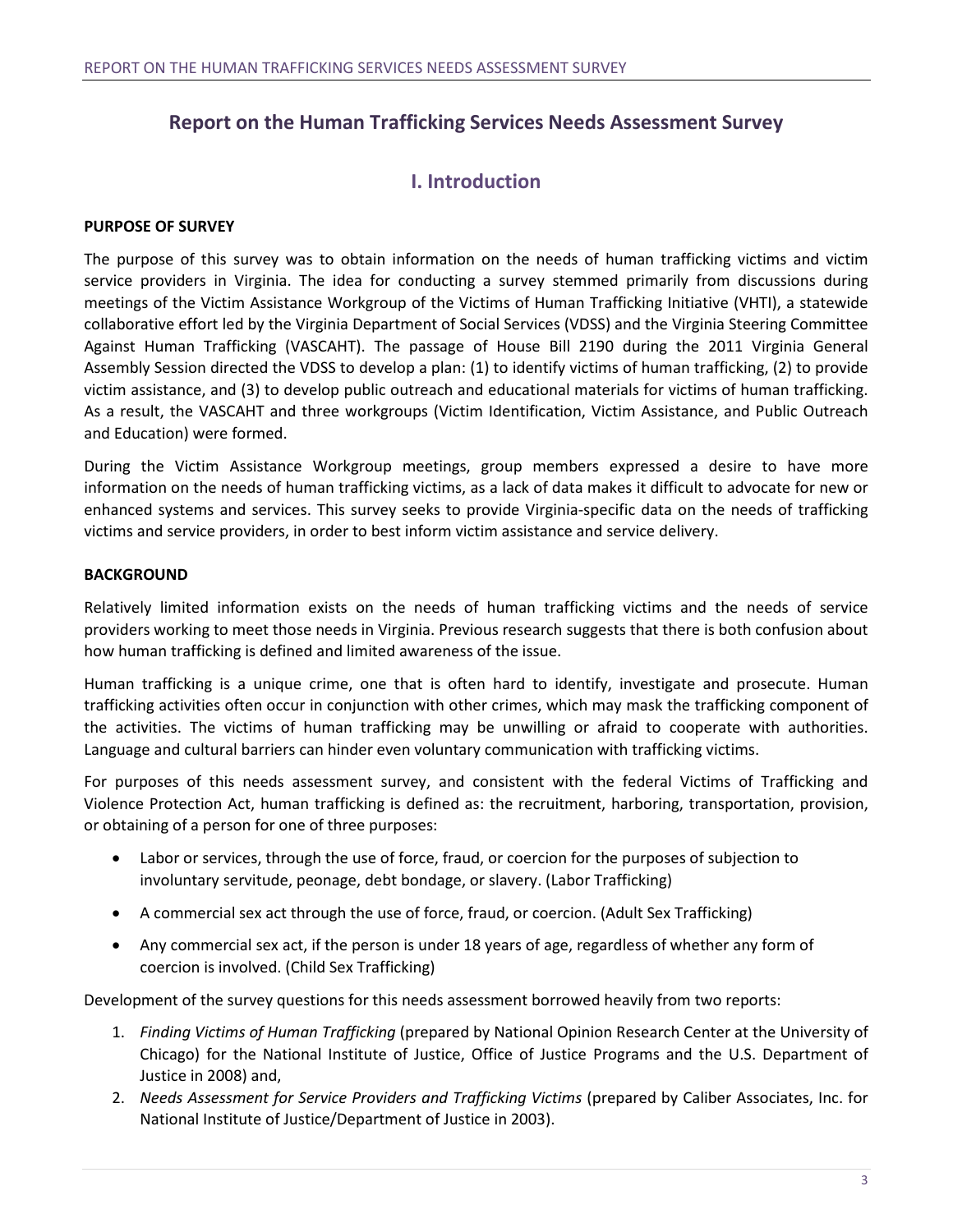This human trafficking needs assessment survey was originally conceived as an online questionnaire that would be sent to various victim-witness, domestic violence, and sexual assault programs in Virginia to ask about the needs of human trafficking victims and victim service providers in Virginia. After the survey was developed and data collection had already begun, we received a request to include juvenile and adult state probation/parole agencies and juvenile detention facilities in the pool of potential respondents. As a result, invitations to participate in the survey were sent to all of those groups.

The survey began by asking for some general identification information and asked questions about human trafficking resources and training. Next a question was asked about whether the respondent's agency/organization had provided services to any victims of human trafficking during the five-year period between calendar years 2007 and 2011. This question was used to distinguish respondents that have experience with trafficking victims from respondents without such experience. Those that had not provided services during the five-year period were directed to the end of the survey since the rest of the questions were applicable primarily to those who have worked with victims of human trafficking.

# **WHO RESPONDED TO THE SURVEY**

# **OVERALL:**

There were 118 responses to the survey: 64 responses from victim services agencies and 54 responses from criminal justice agencies.

#### **TYPES OF SURVEY RESPONDENTS WITH HUMAN TRAFFICKING CLIENTS:**

# *Of the 118 respondents, 47% (55) were from agencies that had provided services to trafficking victims during the 5-year period from 2007–2011, and 53% (63) were from agencies that had not.*

As noted in the table below, state probation/parole agencies provided the greatest number of responses to the survey; however, more domestic violence/sexual assault programs (by far) work with victims of human trafficking.

| Respondents That Work With Victims of Human Trafficking (HT) $N = 118$ |                           |                                    |  |
|------------------------------------------------------------------------|---------------------------|------------------------------------|--|
| <b>Type of Program/Agency</b>                                          | <b>Survey Respondents</b> | <b>Respondents with HT Clients</b> |  |
| State Probation/Parole                                                 | 33% (39)                  | 38% (15)                           |  |
| Domestic Violence/Sexual Assault program                               | 27% (32)                  | 84% (27)                           |  |
| Victim Witness program                                                 | 26% (31)                  | 32% (10)                           |  |
| Correction/Detention                                                   | 11% (13)                  | $8\%$ (1)                          |  |
| Other                                                                  | 3% (3)                    | $67\%$ (2)                         |  |

*"Other" includes a human trafficking service agency, a U.S. Attorney's Office, and the Virginia State Parole Board.*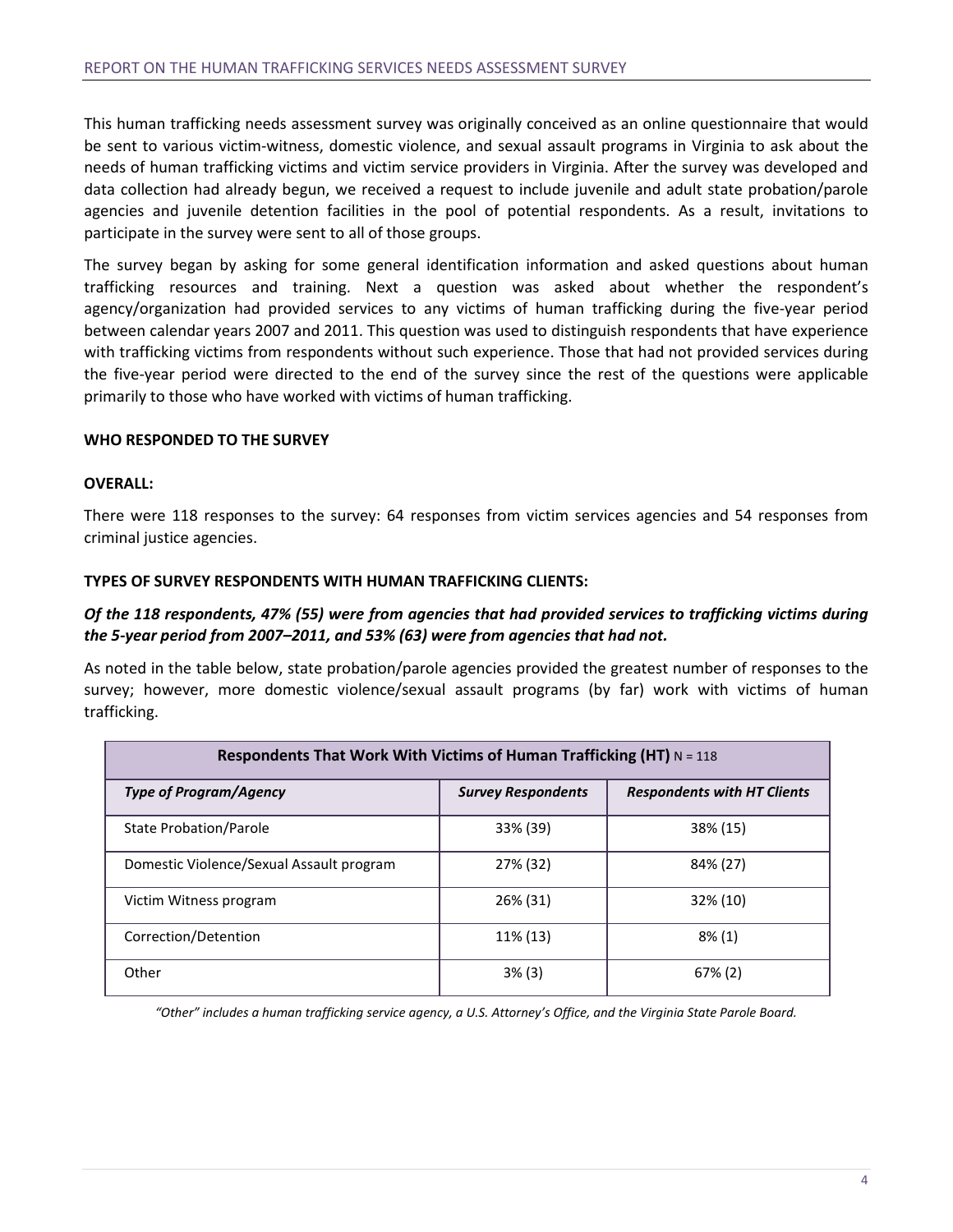#### **RESPONDENTS' PRIMARY CLIENT BASE:**

The survey asked respondents what types of clients their agency/organization **primarily** serves. They were asked to select only one from a short list or provide their own text response.

| Responding Agencies/Organizations' Primary Client Base* (N = 118) |           |  |
|-------------------------------------------------------------------|-----------|--|
| Victims, generally                                                | 35% (41)  |  |
| Adults on probation/parole                                        | 19% (22)  |  |
| Domestic violence victims                                         | 15% (18)  |  |
| Sexual assault victims                                            | 9% (10)   |  |
| Juveniles on probation/parole                                     | 7% (8)    |  |
| Domestic violence and sexual assault victims                      | $6\%$ (7) |  |
| Adult offenders in community corrections facility                 | 5% (6)    |  |
| Juvenile offenders in detention facility                          | 4% (5)    |  |
| Human trafficking victims                                         | 1% (1)    |  |

*[\*A second look was given to how the various types of respondents to this survey answered the question about their primary client base. It appears that as many as 13 non-victim services respondents (8 probation/parole, 3 correction/detention, and 2 other agencies) may have inadvertently selected victim client responses to the question about primary client base. This observation suggests that the above information may not be fully accurate.]*

# **SUMMARY OF THE HUMAN TRAFFICKING SERVICES NEEDS ASSESSMENT SURVEY'S RESPONDENTS**

| <b>Victims Services Agencies</b>                          | <b>Criminal Justice Agencies</b>                        |
|-----------------------------------------------------------|---------------------------------------------------------|
| (Domestic Violence/Sexual Assault programs,               | (State Probation/Parole agencies, Correction/Detention  |
| Victim Witness programs, and a human trafficking program) | agencies, U.S. Attorney's Office,                       |
|                                                           | and the Virginia State Parole Board)                    |
| 54% (64) of respondents<br>$\bullet$                      | 46% (54) of respondents<br>$\bullet$                    |
| 59% (38) served HT victims in past 5 years<br>$\bullet$   | 31% (17) served HT victims in past 5 years<br>$\bullet$ |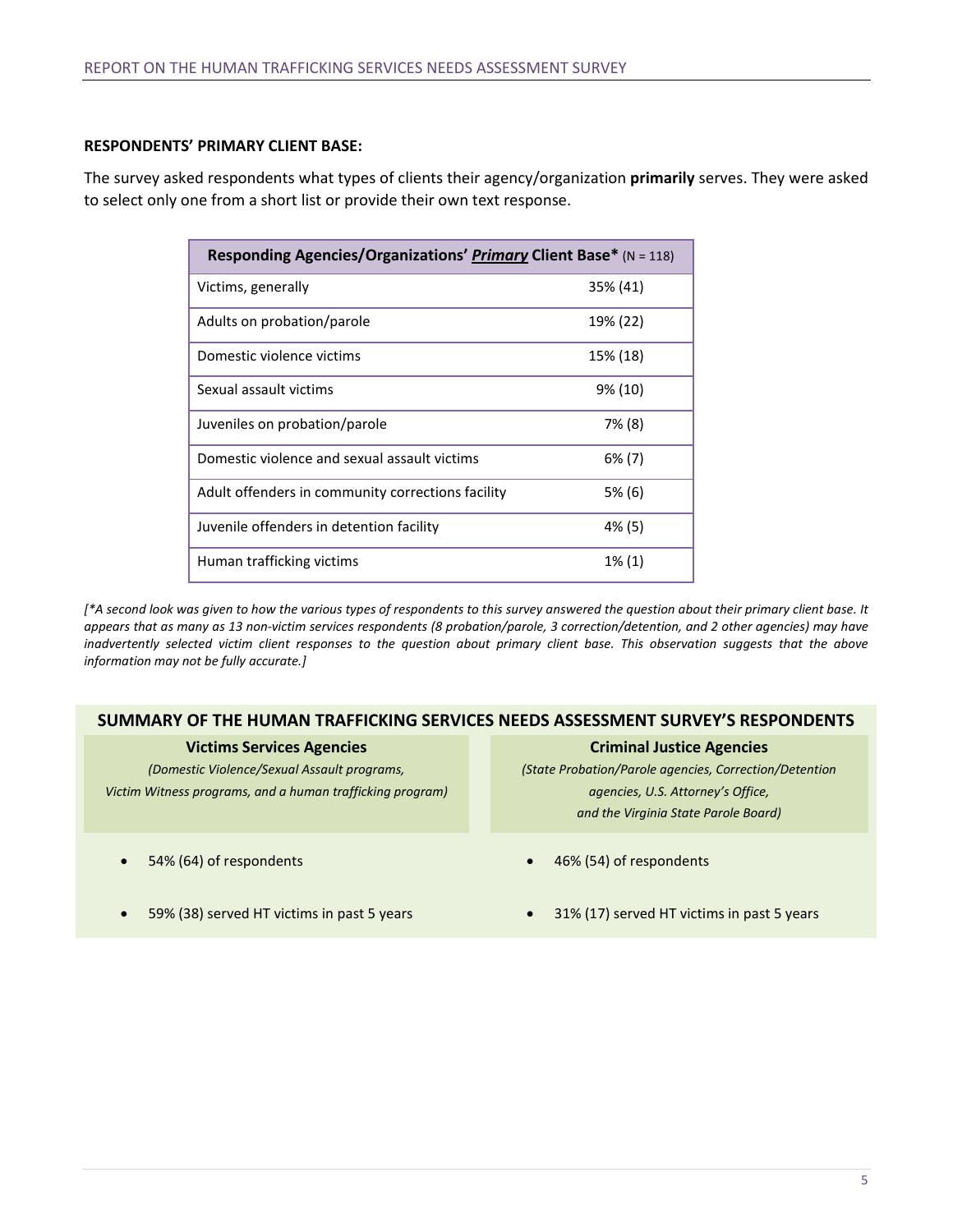# **II. Current Status of Service Providers**

*This section of the report demonstrates the need for better awareness of resources that can assist with trafficking victims and for investigation into whether or not such resources are needed in areas of the state outside of Northern Virginia. It suggests that more opportunities for general training about human trafficking and training on how to serve trafficking victims are needed as well as assistance with developing protocols and data collection systems. It suggests that greater resources may be needed to address trafficking because the numbers of cases are not decreasing and staffing levels and skills may not be meeting needs. It also addresses the need for greater multi-agency/multi-discipline collaboration in addressing the problem of human trafficking.*

*Awareness of national and local human trafficking service organizations (HTSOs) is greatest among Domestic Violence/Sexual Assault programs, while correction/detention agencies are the least aware of these resources.*

# **NATIONAL HTSO:**

The National Human Trafficking Resource Center is a national, toll-free hotline, and is a program of Polaris Project, a non-profit, non-governmental organization working exclusively on human trafficking since 2002.

**Overall, 54% of respondents (64) are aware of the National Human Trafficking Resource Center.** (N = 118)

- 72% of Domestic Violence/Sexual Assault programs (23 of 32)
- 68% of Victim Witness programs (21 of 31)
- 44% of State Probation/Parole (17 of 39)
- 8% of Correction/Detention (1 of 13)

# **LOCAL HTSO:**

# *Agencies and programs that may potentially work with human trafficking clients need to be made aware of local human trafficking organizations and resources.*

Overall, just over half (53%/62) of all responding agencies *do not know* whether or not there is a human trafficking services organization (HTSO) in their local service area.

| Respondents Who Don't Know If There's a Local HTSO $(N = 118)$ |                 |  |
|----------------------------------------------------------------|-----------------|--|
| <b>Type of Program/Agency</b>                                  | Don't know      |  |
| Correction/Detention                                           | 100% (13 of 13) |  |
| <b>State Probation/Parole</b>                                  | 67% (26 of 39)  |  |
| <b>Victim Witness</b>                                          | 42% (13 of 31)  |  |
| Domestic Violence/Sexual Assault                               | 25% (8 of 32)   |  |

Of the 56 agencies that *do* know, about 25% (14) reported there is a HTSO in their local service area. We also asked for the name(s) of their local HTSOs; 18 were named and *all but one* are located in the Washington DC/Baltimore/Northern Virginia area.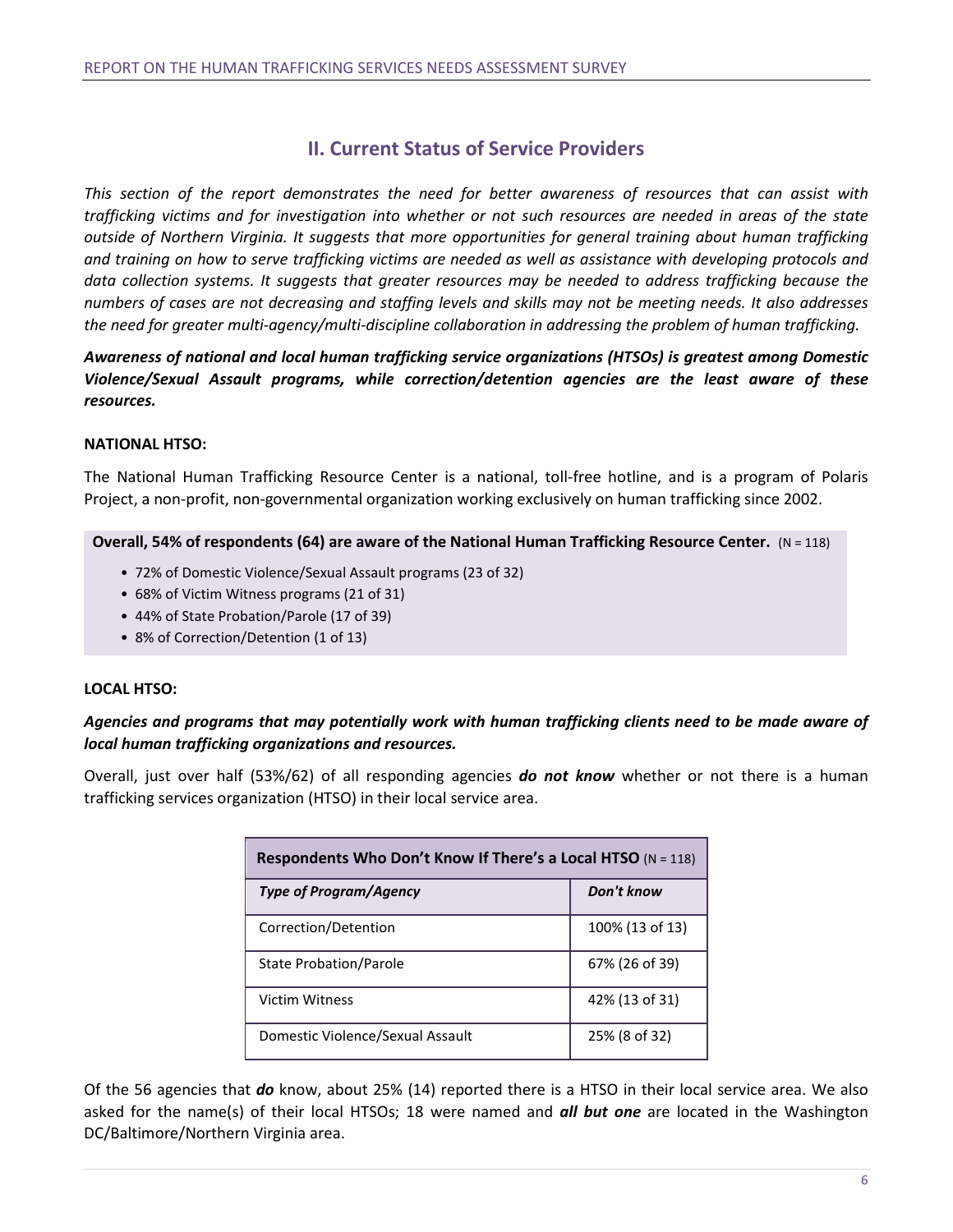# **FORMAL TRAINING:**

# *Overall, Domestic Violence/Sexual Assault programs were more frequently trained in human trafficking and in how to serve trafficking victims than were the other programs and agencies.*

Survey respondents were asked about any formal workshops/classes or training they have received in the past year. Overall, 35% (41) attended formal workshops/classes on human trafficking and 17% (20) received formal training on *how to serve victims* of human trafficking.

|                                          | Formal Training/Workshops Attended (N = 118)              |                                                              |  |
|------------------------------------------|-----------------------------------------------------------|--------------------------------------------------------------|--|
| <b>Type of Program/Agency</b>            | Workshops/Classes on HT<br>(% programs/agencies attended) | How to Serve Victims of HT<br>(% programs/agencies attended) |  |
| Domestic Violence/Sexual Assault program | 56% (18)                                                  | 31% (10)                                                     |  |
| Victim Witness programs                  | 45% (14)                                                  | 19% (6)                                                      |  |
| State Probation/Parole                   | 21% (8)                                                   | $8\%$ (3)                                                    |  |
| Correction/Detention                     | 0                                                         | 0                                                            |  |

Even among the respondents in the victim services field, only about half said that had received general training on human trafficking and around a quarter had received any training in how to provide services to trafficking victims. This suggests there is a need to train more victim service providers, especially in how to provide such services and to provide general human trafficking education to partners and associates who make first contacts and need to know how to identify victims of human trafficking.

#### **PROCEDURES AND PROTOCOLS:**

# *None of the responding agencies/programs have formal procedures/protocols in place to guide how to serve trafficking victims.*

Respondents were asked whether their agency/organization has formal, written procedures/protocols for how to serve/treat victims of human trafficking.

• None of the responding agencies have formal, written procedures/protocols; 28% (33) said they didn't know if they had them; 72% (85) said they did not have them.  $(N = 118)$ 

This suggests that agencies and programs that may identify and/or provide services to trafficking victims need some assistance in developing written procedures/protocols.

# **DATA COLLECTION:**

# *Overall, only 24% of respondents that work with trafficking victims have a data collection system that tracks services provided to those victims.*

Respondents were asked whether their agency/organization has a data collection system to track the services that they provide to trafficking victims. (NOTE: This question was asked only of agencies that have served human trafficking clients in the past 5 years. N=54)

• Domestic Violence/Sexual Assault programs using data collection systems had the highest percentage with 44% (12)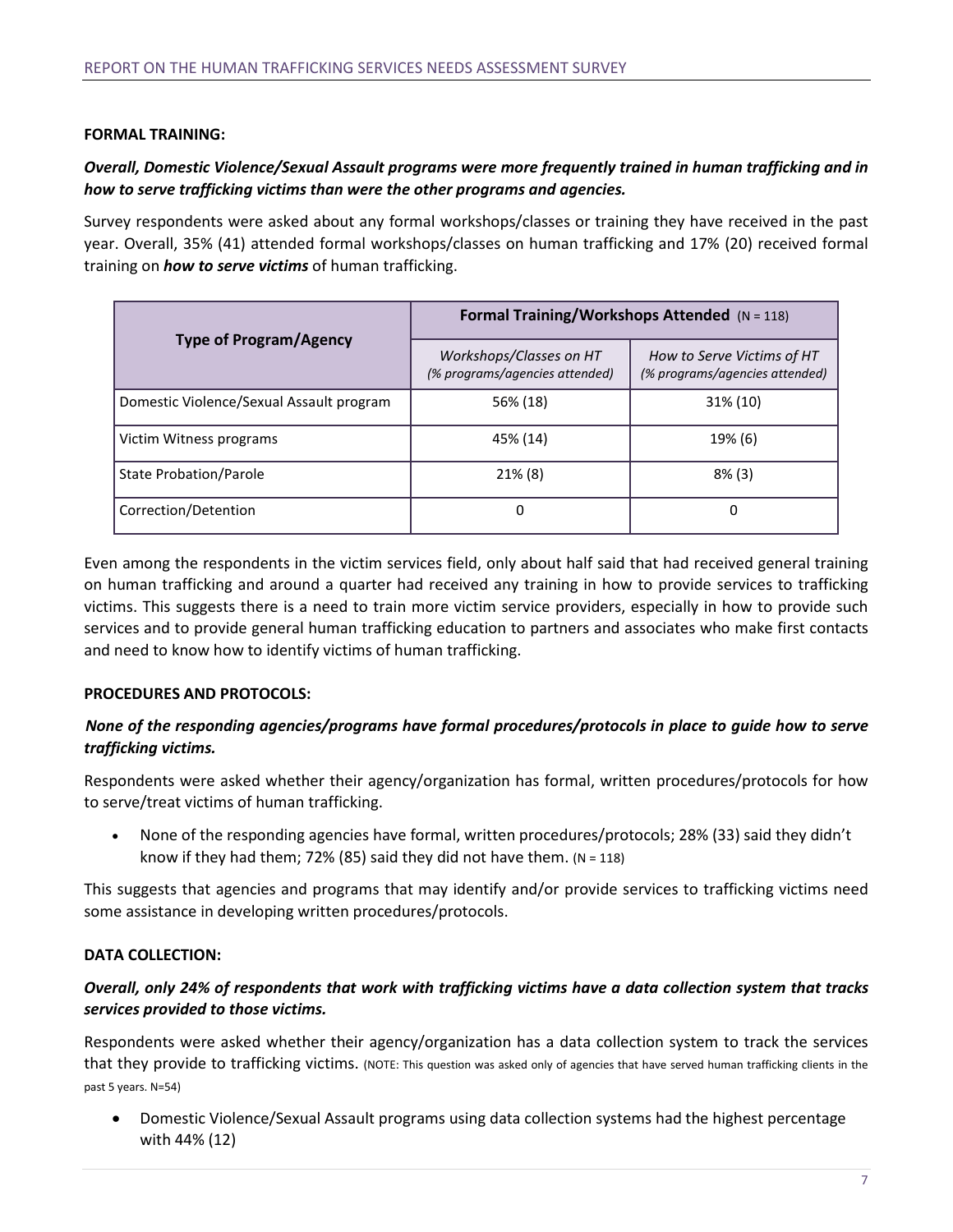• One Victim Witness program and none of the State Probation/Parole or Correction/Detention agencies are using data collection systems for this purpose.

The agencies that do have a data collection system were asked to briefly describe it. Eight agencies mentioned their use of VAdata (VAdata is an electronic web-based data collection system for Virginia's Sexual and Domestic Violence Service Agencies.); other systems being used include: case management system, internal data collection system, and Filemaker Pro (a database management system).

# **NUMBER OF TRAFFICKING VICTIMS SERVED:**

Respondents were asked to estimate the number of trafficking victims that were served by their agency/organization during a 5-year period from CY 2007 through CY 2011.

# *53% (63) reported that they* **did not serve any** *trafficking victims during this period*

Of the 55 respondents that *did* serve human trafficking victims during the period from 2007–2011, the largest percentage (45%) served between one and five victims. Thirteen agencies/organizations (24%) reported serving 16 or more during the five-year period.

| Number of Trafficking Victims Served from 2007-2011 (N = 55) |                                        |                                         |
|--------------------------------------------------------------|----------------------------------------|-----------------------------------------|
| <b>Number of Trafficking Victims Served</b>                  | <b>Number of</b><br><b>Respondents</b> | <b>Percent of</b><br><b>Respondents</b> |
| $1 - 5$                                                      | 25                                     | 45%                                     |
| $6 - 10$                                                     | 11                                     | 20%                                     |
| $11 - 15$                                                    | 6                                      | 11%                                     |
| $16 - 20$                                                    | 6                                      | 11%                                     |
| $21 - 50$                                                    | 4                                      | 7%                                      |
| $51 - 99$                                                    | 1                                      | 2%                                      |
| $100 +$                                                      | 2                                      | 4%                                      |

# **CHANGE IN NUMBER OF TRAFFICKING VICTIMS SERVED:**

# *Only one agency reported a decrease in the number of human trafficking cases.*

While nearly half (23) of the 54 respondents said *they didn't know* whether the number of trafficking victims they served in 2011 had increased or decreased when compared with 2010, of the 31 who *did* know, only one respondent said the number had decreased.

**42% (13) said the number of trafficking cases had increased**

**55% (17) said the number of trafficking cases had stayed the same**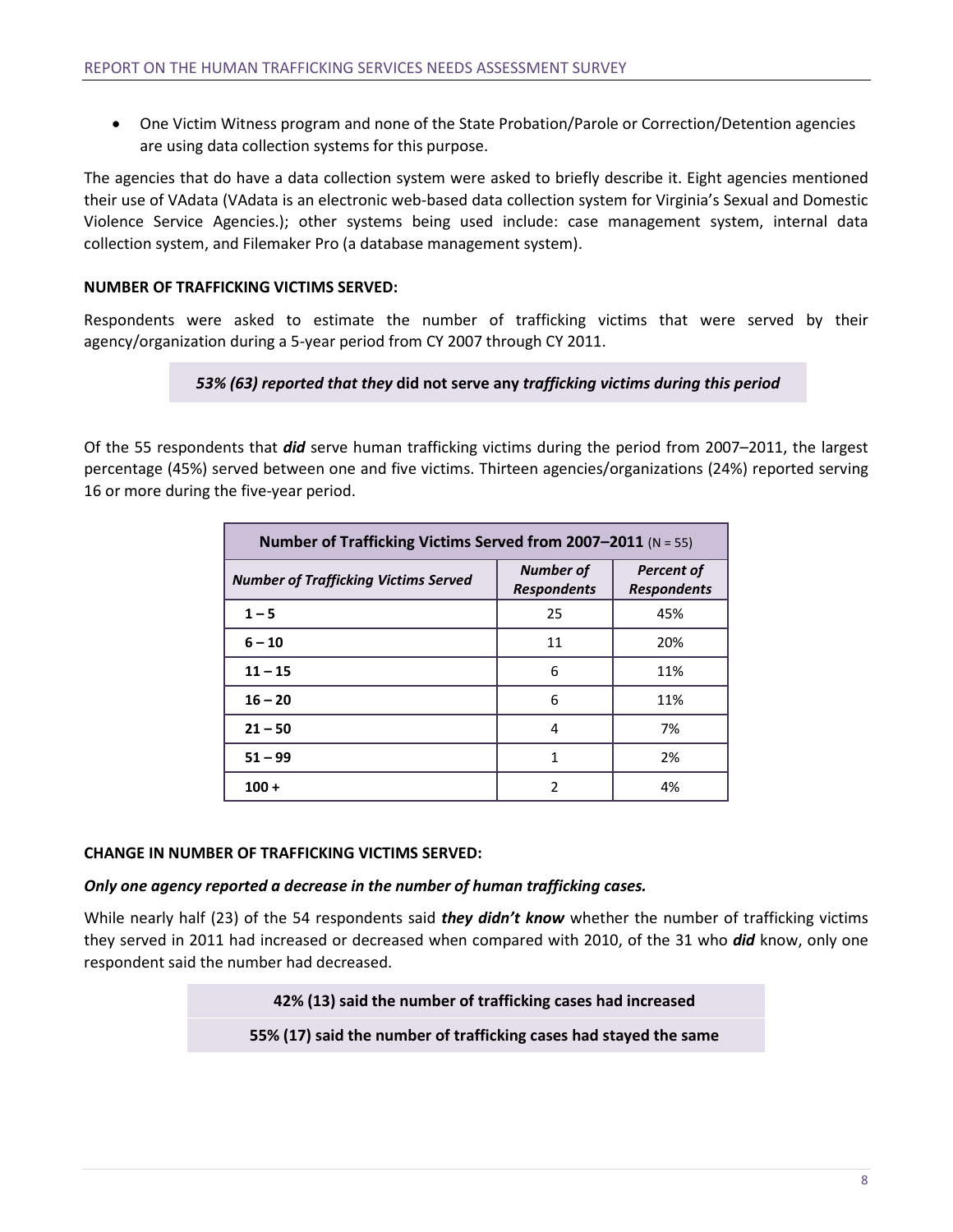#### **STAFFING:**

Respondents were asked to provide the number of full-time, part-time, and volunteer staff that work with human trafficking victims at their agency.

**Full-time: 70% of respondents' agencies have 6 or fewer full-time staff**

**Part-time: 87% of respondents' agencies have 6 or fewer part-time staff**

**Volunteers: 58% of respondents' agencies have no volunteer staff; 88% of respondents' agencies have 6 or fewer volunteer staff**

| <b>Staff that Work with Trafficking Victims</b> |                                |                         |                                |
|-------------------------------------------------|--------------------------------|-------------------------|--------------------------------|
| <b>Number of Staff</b>                          | <b>Full-time</b><br>$(N = 46)$ | Part-time<br>$(N = 31)$ | <b>Volunteer</b><br>$(N = 24)$ |
| 0                                               | 17% (8)                        | 32% (10)                | 58% (14)                       |
| $1 - 2$                                         | 24% (11)                       | $29\%$ (9)              | 4% (1)                         |
| $3 - 6$                                         | 28% (13)                       | $26\%$ (8)              | $25\%$ (6)                     |
| $7 - 15$                                        | 17% (8)                        | $10\%$ (3)              | 4% (1)                         |
| $16 +$                                          | 13% (6*)                       | $3\%$ (1)               | $8\%$ (2)                      |

*<sup>\*</sup>Agencies with 16 or more full time staff reported having: 22, 33, 50, 50, 52, and 75 full-time staff.*

Although respondents were asked to provide the number of full-time, part-time, and volunteer staff in their agencies/organization that work with trafficking victims, they were not asked if they felt these staffing levels were sufficient. There was other feedback received from the survey suggesting that it may not be sufficient, but the question wasn't asked directly.

# **COLLABORATION WITH OTHER AGENCIES:**

# *Collaboration occurs most frequently between criminal justice agencies and with victim services/social services providers.*

Respondents were given a list of 37 agencies and individuals and were asked to indicate which they collaborate/partner with in regard to human trafficking. The five most frequently identified partners are:

|                                        | $(N = 55)$                              |
|----------------------------------------|-----------------------------------------|
| Agencies/Individuals                   | <b>Percent of</b><br><b>Respondents</b> |
| Law enforcement (includes PDs and SOs) | 65% (36)                                |
| Domestic violence shelters             | 62% (34)                                |
| Commonwealth's Attorneys               | 56% (31)                                |
| Social workers                         | 51% (28)                                |
| Victim/Witness programs                | 49% (27)                                |

*Respondents were asked to select all that apply so percentages add up to more than 100%.*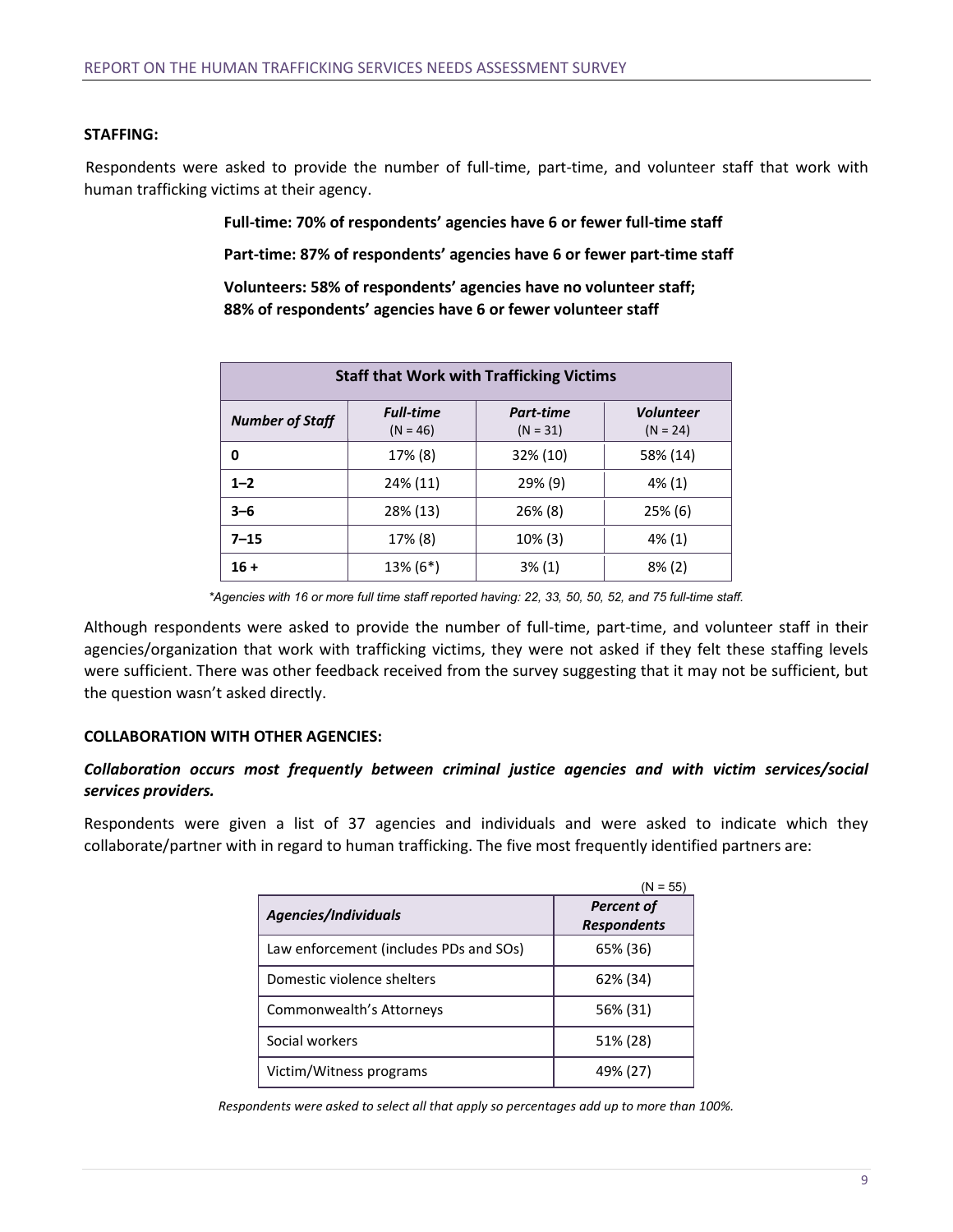Other agencies/individuals that were selected by between 20%–47% of survey respondents included: Child Protective Services, advocacy groups, sexual assault crisis centers, faith community, health services, homeless shelters, human trafficking services organization, hospitals/emergency medical, private non-profit advocacy agencies, victim advocates, substance abuse agencies, community leaders, housing services, National Human Trafficking Resource Center, probation, family crisis centers, and local government.

Knowing what types of agencies are collaborating provides some insight to who should be involved in future training/conferences/awareness efforts. It also highlights the need for multi-agency/multi-discipline partnerships in addressing the problem of human trafficking.

# **INTERPRETIVE SERVICES:**

# *Nearly two-thirds (62%) of respondents use interpreters for service delivery.*

Respondents were asked whether their agency uses interpreters to assist in servicing trafficking victims and, if so, what types of interpreters are used. Of the 34 respondents that use interpreters for service delivery:



*Respondents were asked to select all that apply so percentages add up to more than 100%.* (N = 34)

- Others providing interpretive services to agencies include volunteers, police/detectives, and victim advocates.
- Of those with staff that provide interpretive services, most specified having Spanish interpreters on staff. Other languages cited by more than one respondent were: German, Hindi, Mongolian, Mandarin, Cantonese, and Korean.
- Also noted by one respondent regarding the use of Language Line, "it is very difficult (to) work with this tool."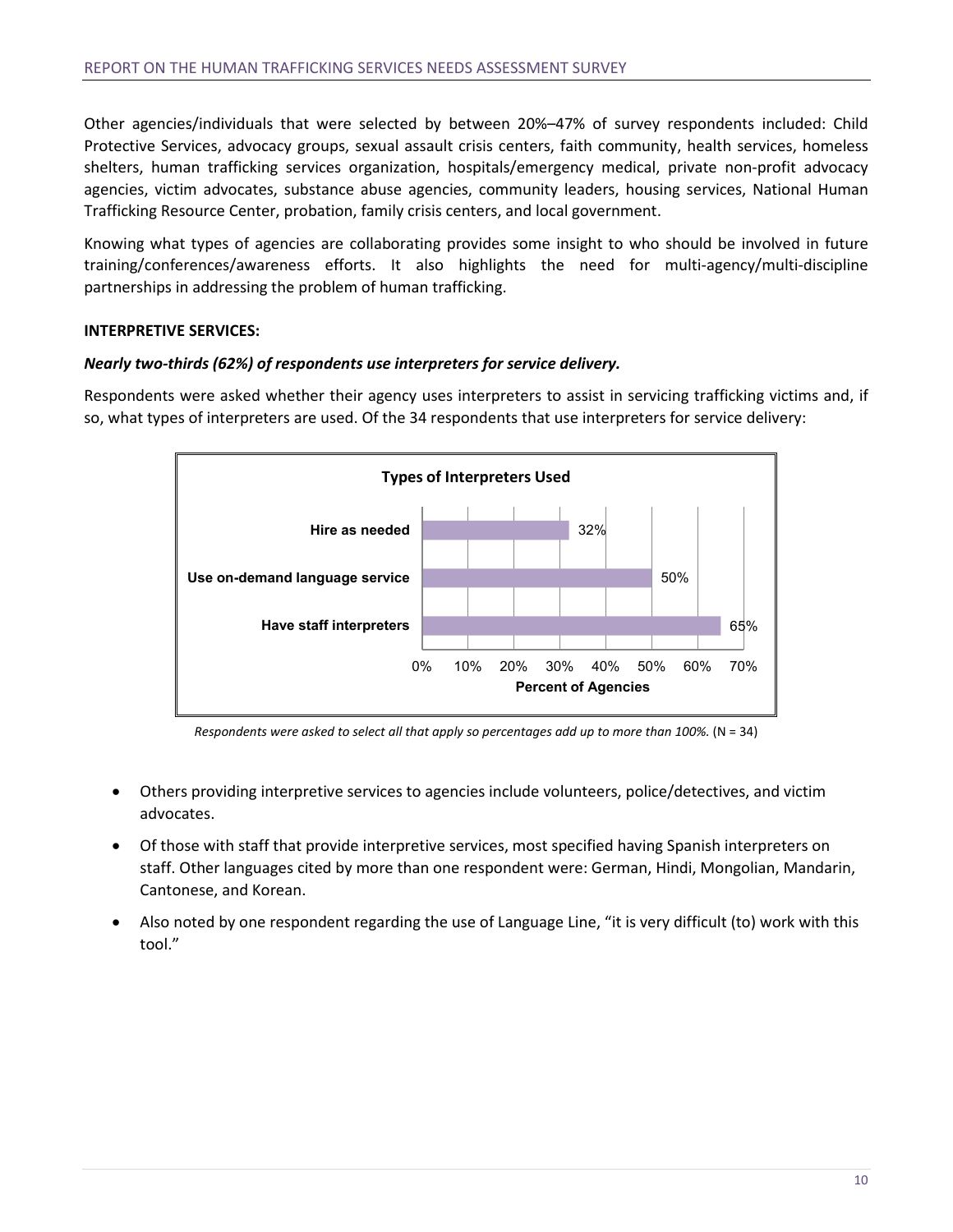# **SUMMARY OF THE CURRENT STATUS OF SERVICE PROVIDERS**

*Findings suggest a need to increase awareness of national, state, and local resources that can assist with trafficking victims' issues.*

*Most of the identified local human trafficking service organizations (HTSOs) are located in Northern Virginia.* 

*More training is needed in both human trafficking in general and in how to work with trafficking victims.*

*Training or technical assistance is also needed in helping agencies who work with trafficking victims to establish formal protocols/procedures.* 

*Increasing use of data collection systems among service providers will help track services being provided to trafficking victims and may help determine which are most often used and/or most needed.*

*The number of trafficking victims needing services is either increasing or holding steady among service providers. This suggests the need for greater resources now and in the near future.*

*Although we have an idea of the number of staff providing services to trafficking victims, we don't know definitively whether these levels are sufficient.* 

*Findings suggest the need for multi-agency/multi-discipline collaboration in addressing the problem of human trafficking, especially between victim/social service providers, law enforcement and the courts (to include prosecutors and probation/parole).*

*While a majority of respondents reported having staff that can provide some interpretive services, about half said they use on-demand interpreter/language services such as Language Line.*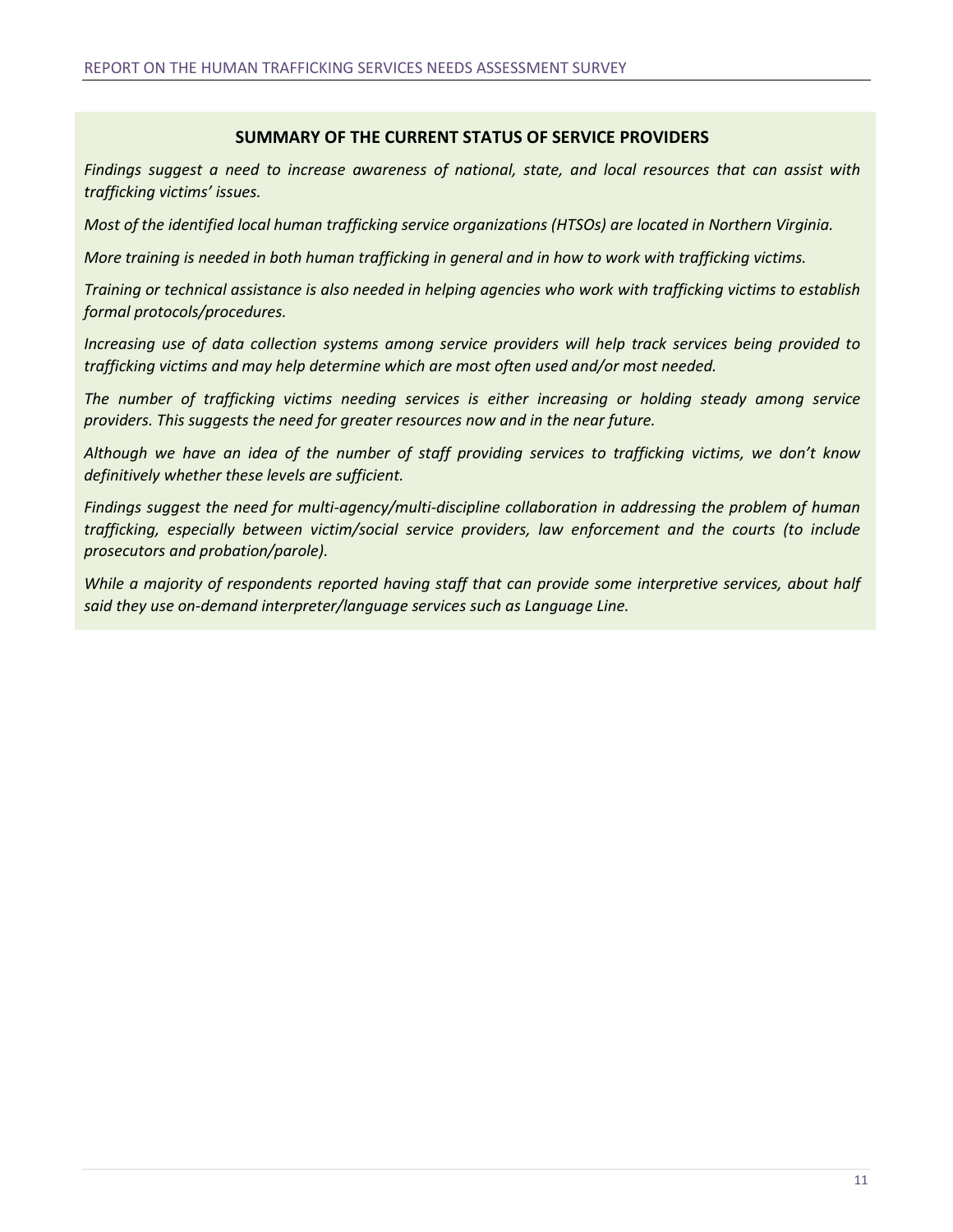# **III. Description of Trafficking Victims and Their Needs**

*This section of the report describes the most common characteristics of trafficking victims such as gender, age, nationality, and the types of trafficking they endured. It also discusses how the needs of trafficking victims are more complex than other types of victims and how this challenges service providers. It identifies the needs and services most often required to assist trafficking victims, provides estimates on how long these services are typically needed, and relays suggestions on how to improve getting services to those who need them.*

# **AGE AND GENDER:**

# *Based on respondents' descriptions, human trafficking victims are most likely to be adult females between the ages of 20–39.*

Respondents were asked to estimate the percentage of their human trafficking clients that are adult female, adult male, juvenile female, and juvenile male.



Further,

- − 56% (20 of 36) agencies said 100% of their trafficking victims were adult females
- − 29% (7 of 24) agencies that said 99–100% of their trafficking victims were juvenile females

Respondents were also asked to estimate the age range of the adult and/or juvenile population of trafficking victims that they work with (estimate was based on age when the victim entered the system).

> Median age range for adults 20–39 Median age range for juveniles 13–17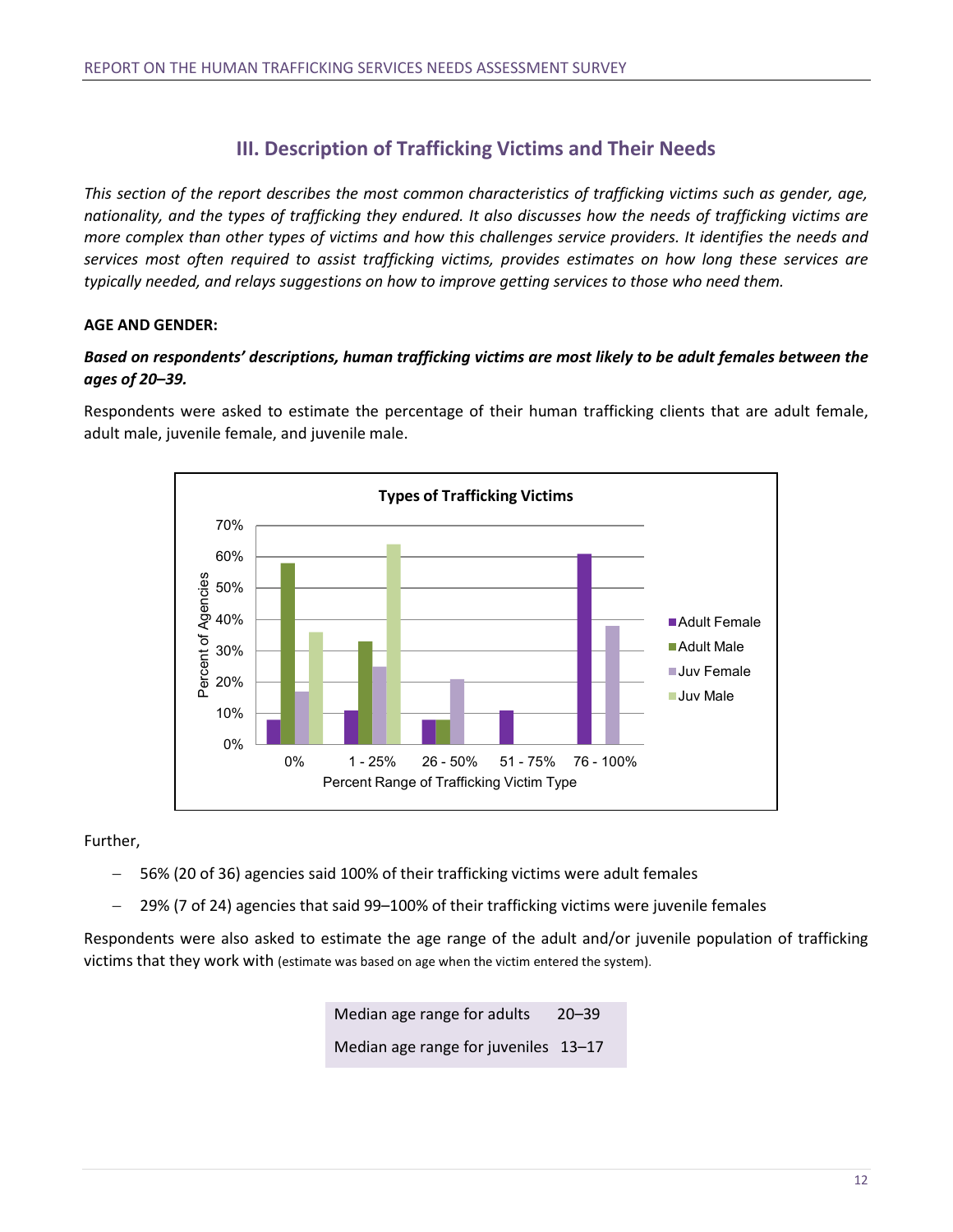# **COUNTRY OF ORIGIN:**

#### **56% of respondents (20) said they serve trafficking victims from Latin American countries**

Respondents were asked which countries their trafficking victims come from. (Respondents were allowed to name as many countries as necessary to describe where their trafficking victims come from. Their responses are detailed below. For the above percentage of Latin American countries, all areas or countries that are considered "Latin America" were combined and includes Mexico and most of Central and South America.)

| <b>Victims' Countries</b> | <b>Percent of Agencies</b> $(N = 36)$ |
|---------------------------|---------------------------------------|
| <b>USA</b>                | 53% (19)                              |
| Mexico                    | 28% (10)                              |
| Central America           | $8\%$ (3)                             |
| Honduras                  | $8\%$ (3)                             |
| India                     | $8\%$ (3)                             |
| Latin America             | $8\%$ (3)                             |
| Russia                    | $8\%$ (3)                             |
| China                     | $6\%$ (2)                             |
| El Salvador               | $6\%$ (2)                             |
| Philippines               | $6\%$ (2)                             |
| South America             | $6\%$ (2)                             |

*Respondents could select more than one country so percentages add up to more than 100%*

*Other countries/areas that were mentioned once include: Angola, Armenia, Asia, Burundi, Cameroon, Ethiopia, Germany, Ghana, Guatemala, Indonesia, Iran, Japan, Kenya, Korea, Mauritius, Morocco, Peru, Tanzania, Thailand, Uganda, Ukraine, Vietnam, Asian countries, and Eastern Europe.*

**LANGUAGE:** Respondents were asked what languages are spoken by their trafficking victims. Those mentioned most frequently are:  $(N = 37)$ 

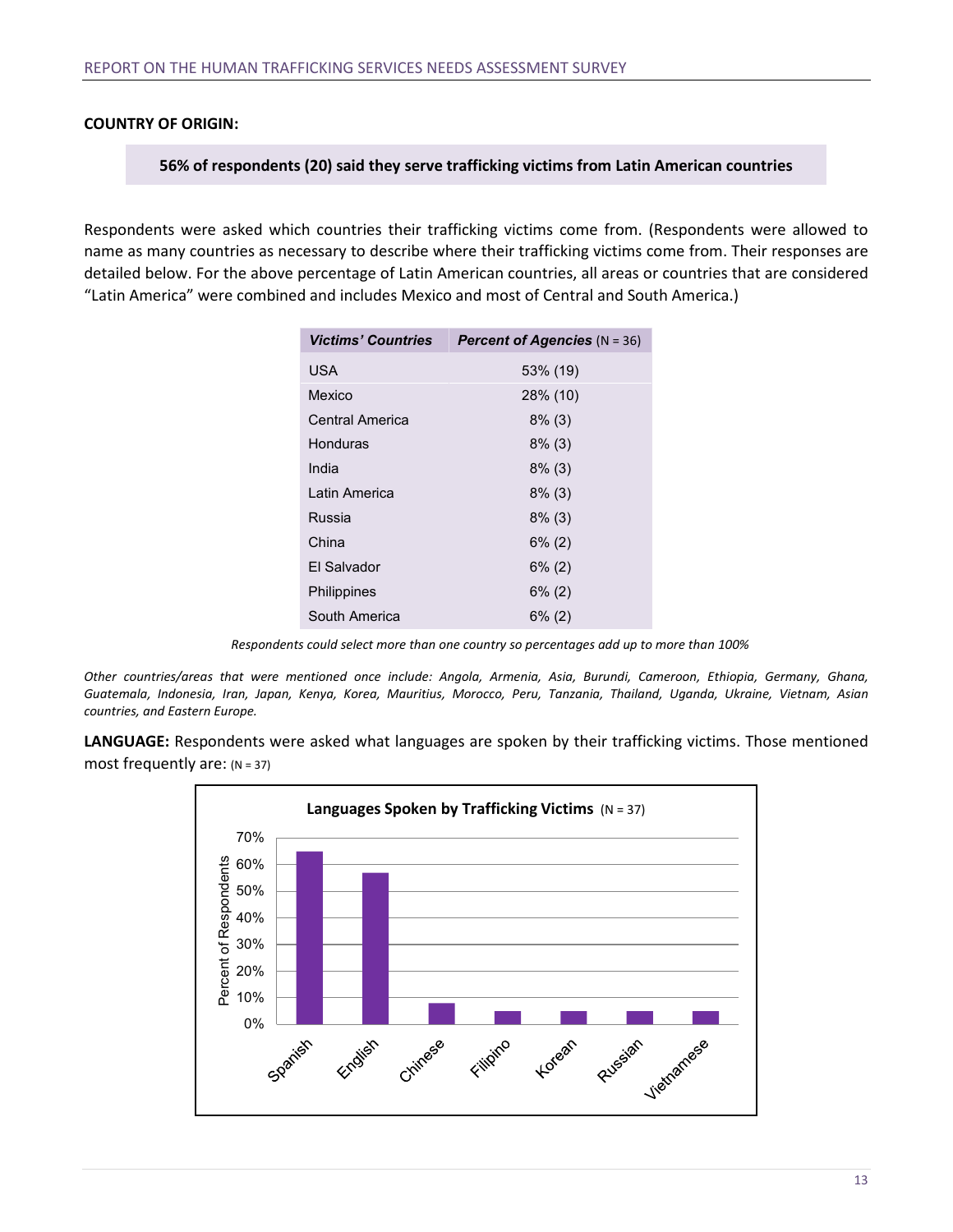**TYPE OF TRAFFICKING:** Respondents were asked to estimate the percentage of their human trafficking clients who are victims of adult sex trafficking, child sex trafficking and labor trafficking.



Respondents were also asked to indicate what specific types of trafficking victims they typically work with by selecting from a list of known types of trafficking.

|                                                    | $(N = 55)$                 |
|----------------------------------------------------|----------------------------|
| <b>Types of Trafficking Experienced by Clients</b> | <b>Percent of Agencies</b> |
| Forced prostitution                                | 56% (31)                   |
| Domestic worker (e.g., au pair, maid, etc.)        | 24% (13)                   |
| Servile marriage                                   | $15\%$ (8)                 |
| Sex tourism and entertainment                      | 15% (8)                    |
| Restaurant work                                    | $9\%$ (5)                  |
| Agricultural labor                                 | $7\%$ (4)                  |
| Pornography                                        | 7% (4)                     |
| Field labor                                        | $5%$ (3)                   |
| Bonded labor                                       | $4\%$ (2)                  |
| Food processing (e.g., slaughterhouses, etc.)      | $2\%$ (1)                  |
| Use in criminal activity                           | $2\%$ (1)                  |
| False adoption                                     | 0                          |
| Forced begging                                     | 0                          |
| Industry/Sweatshops                                | 0                          |
| Other                                              | $5\%$ (3)                  |

*Respondents were asked to select all that apply so percentages add up to more than 100%.*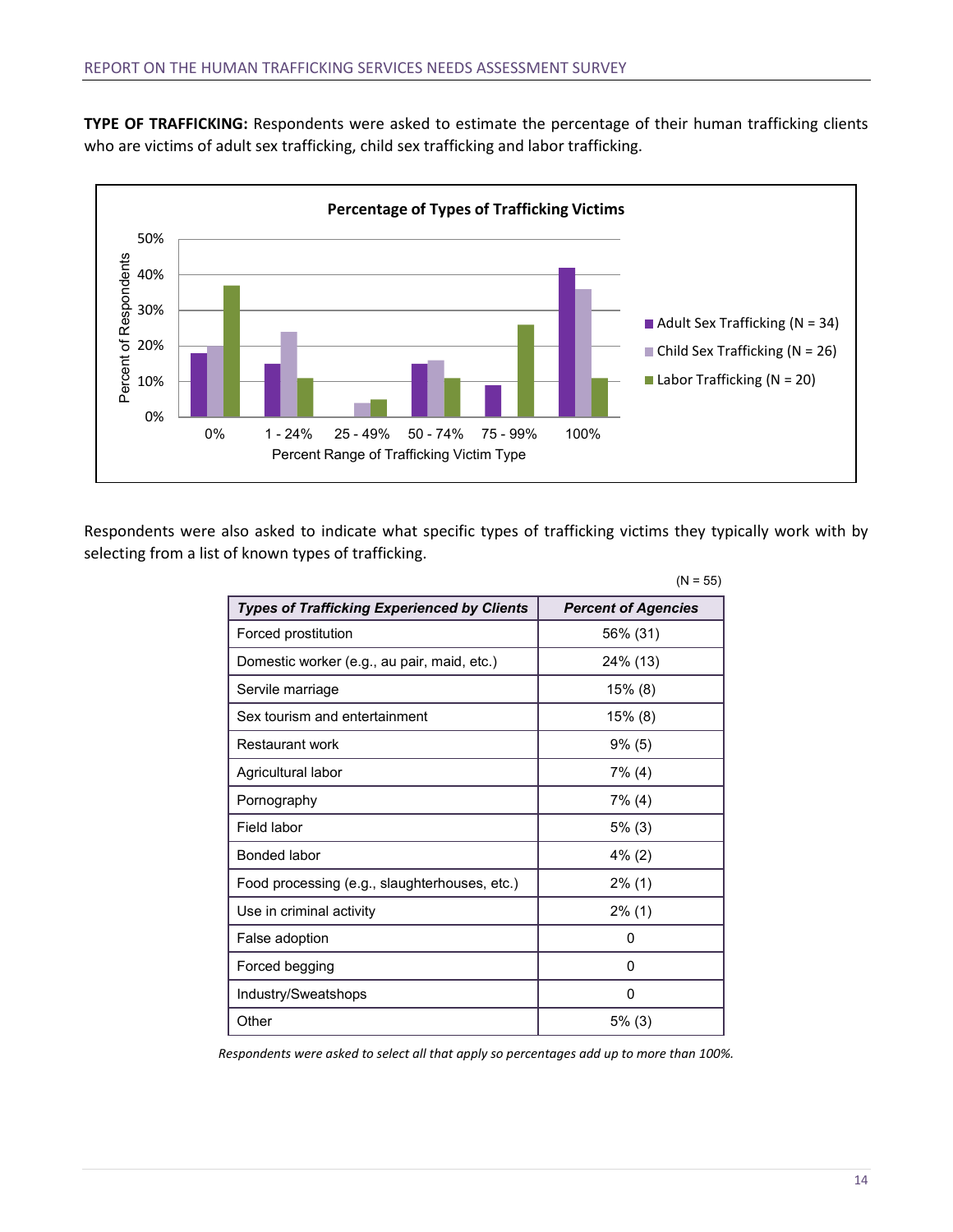# **CHARACTER OF TRAFFICKING VICTIMS' PROBLEMS/NEEDS:**

Respondents were asked to compare their clients who are victims of human trafficking to their clients who are not victims of human trafficking in two aspects: severity of problems and complexity of needs affecting service provision.

**77% said the severity of problems among trafficking victims was greater**

**84% said the complexity of needs among trafficking victims was greater**

| Character of the Problems/Needs of Trafficking Victims ( $N = 48$ ) |                            |                            |                            |
|---------------------------------------------------------------------|----------------------------|----------------------------|----------------------------|
| <b>Severity of Problems</b>                                         |                            | <b>Complexity of Needs</b> |                            |
| <b>Rating</b>                                                       | <b>Percent of Agencies</b> | Rating                     | <b>Percent of Agencies</b> |
| Much greater                                                        | 25%                        | Much greater               | 44%                        |
| Somewhat greater                                                    | 52%                        | Somewhat greater           | 40%                        |
| About the same                                                      | 17%                        | About the same             | 15%                        |
| Somewhat less                                                       | 2%                         | Somewhat less              | 2%                         |
| Much less                                                           | 4%                         | Much less                  | 0%                         |

We also asked respondents to provide some examples or specifics about the needs and/or problems unique to trafficking victims. There were 62 text responses provided; a summary of these responses is provided below.

# **Mental health needs and specialized counseling**

Victims of human trafficking often need specialized and targeted counseling/therapy to address the extreme trauma and indoctrination they've experienced. In particular, there is a need for counseling services specificallydesigned for sexually-trafficked victims (victims of forced prostitution) and for comprehensive children's counseling services.

# **Complexity of legal issues and impediments**

Many victims of human trafficking face issues involving their undocumented status and they lack the resources to hire attorneys that could help with visas. Trafficked adults have custody concerns regarding their children.

# **Service-related challenges**

Identifying those who are victims of human trafficking is often very difficult. Additionally, these victims are typically more isolated, and when they come from other countries, have few, if any, connections inside the US. Emergency housing that is safe, secure, and non-punitive is needed in order to temporarily house trafficking victims, especially for the first 24–72 hours after they are picked up. Additionally, more long-term housing is also needed until victims can be reunited with their families. Service needs for victims of human trafficking are often different from the needs of crime victims. Trafficking victims often require an all-around approach to services rather than crime-specific services. Additionally, language barriers can complicate assisting victims and some agencies lack interpreter services.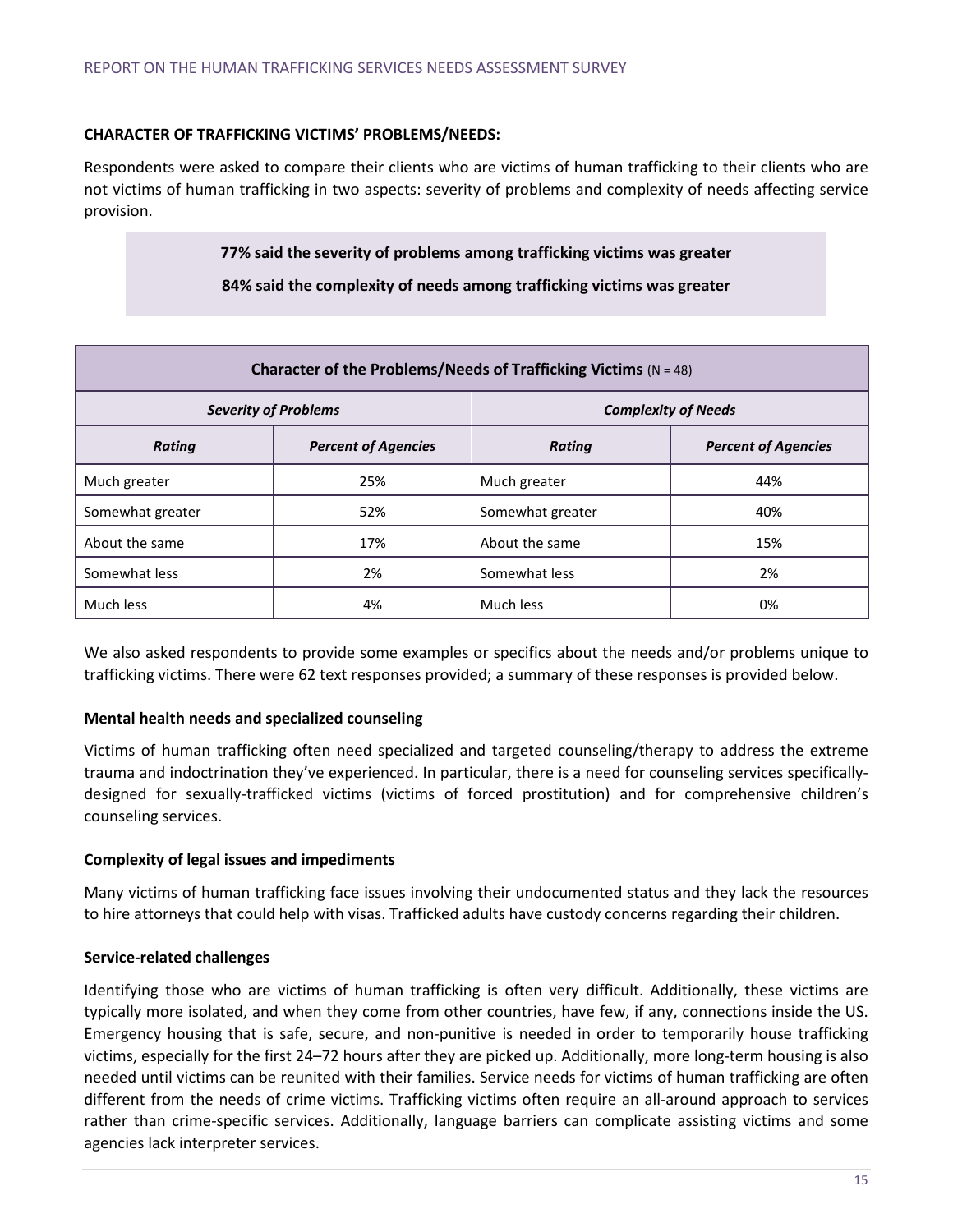# **Familiarity and trust**

Many trafficking victims are unfamiliar with how the US system works in regard to labor, law, and immigration and therefore don't know where to turn for help. They are often unaware of their rights, and may also distrust the court system and police for fear of being deported.

# **Trauma-related issues**

Trafficking victims often suffer extreme trauma, posttraumatic stress disorder (PTSD) is not uncommon. Fear of retribution often affects their willingness to cooperate—they are typically more focused on safety concerns and need to be assured safety for their family. Coercive control and intimidation of trafficking victims is easier to accomplish due to their increased isolation. Victims of human trafficking often suffer indoctrination—they may be brainwashed by pimps and others to believe they are worthless; many have no self-esteem.

# **MOST NEEDED SERVICES:**

# *The services needed most often by trafficking victims include: food, emergency housing, sexual assault services, counseling/support groups, and case management/coordination of services.*

Respondents were shown a list of services that are often needed by/provided to victims of human trafficking. They were asked to select from a list of 40 services (in four categories) those most typically needed by the trafficking victims they serve.

#### *The most frequently needed services are:*

#### *Basic Needs, Employment-related Services*

- Food (tied with housing—emergency shelter)
- Housing—emergency shelter (tied with food)
- Transportation

#### *Victim-specific Services*

- Sexual assault services
- Domestic violence services
- Victims' rights explanation

# *Crisis and Health Services*

- Counseling/support groups
- Crisis intervention
- Mental health services

#### *Advocacy, Legal and General Services*

- Case management/coordination of services
- Information and referral
- Advocacy-victims' rights and services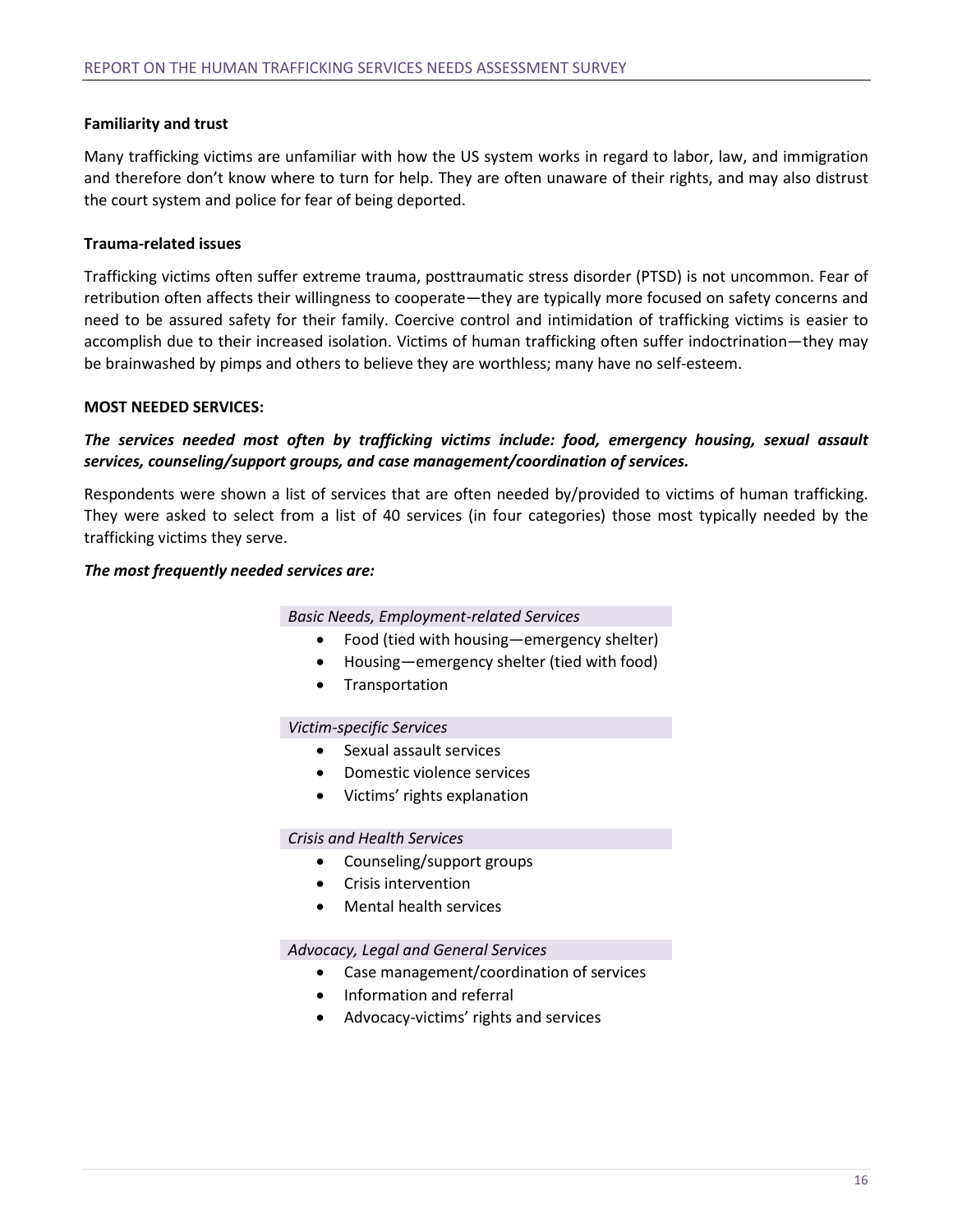# **MEETING THE NEEDS OF HUMAN TRAFFICKING VICTIMS:**

# *Over 80% said their agency/organization is unable to adequately meet the needs of trafficking victims.*

Respondents were asked how well they think their agency is meeting the needs of trafficking victims with the services that they provide.



# **LENGTH OF SERVICE PROVIDED:**

# **43% of agencies (15) estimate their trafficking victims require services for about 3 months or more**

Respondents were asked to estimate the average length of time that their agency/organization provides services to individual trafficking victims.

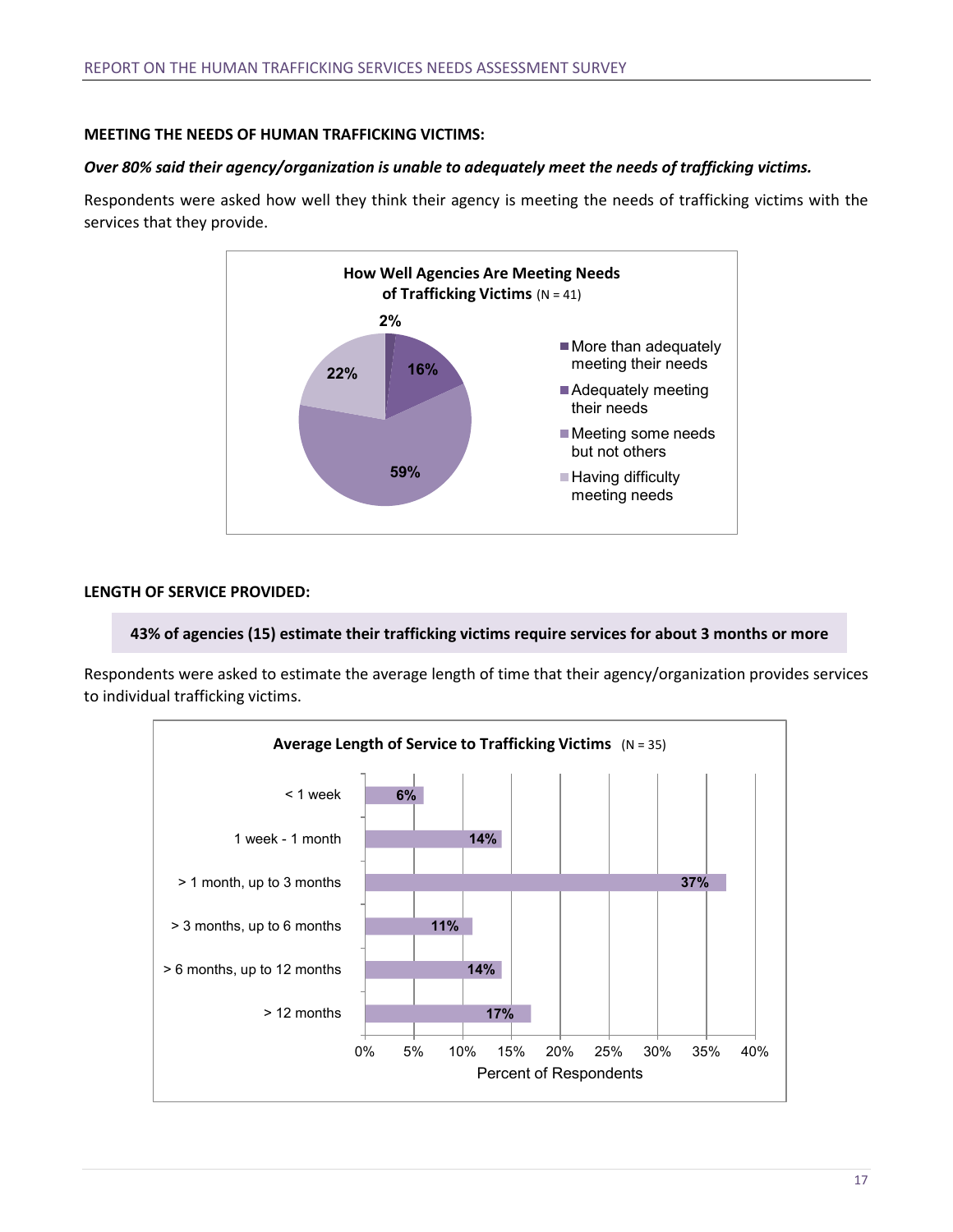#### **VICTIM AWARENESS OF SERVICES:**

# *The importance of improving collaboration and outreach is supported by the finding that more trafficking victims learn about services from referrals and community outreach.*

Respondents were asked to indicate the methods by which trafficking victims learn about their agency's/organization's services from a given list. The five selected most frequently were:

|                                      | $(N = 55)$ |
|--------------------------------------|------------|
| Referrals from allied professionals  | 55% (30)   |
| Community outreach                   | 42% (23)   |
| Brochures or other written materials | 40% (22)   |
| Word-of-mouth                        | 40% (22)   |
| Walk-in                              | 29% (16)   |

*Respondents were asked to select all that apply so percentages add up to more than 100%.*

Other less-frequently selected methods by which trafficking victims were made aware of services were: newspaper ads, informational letter, radio announcements, TV announcements, law enforcement referrals, hospital referrals, and websites.

# **SUMMARY DESCRIPTION OF TRAFFICKING VICTIMS AND THEIR NEEDS**

*Based on respondents' descriptions, human trafficking victims are most likely to be adult females between the ages of 20–39. The median age range for juvenile trafficking victims is 13–17.*

*Most of the trafficking victims served by the respondents were from the Americas: 56% reported serving trafficking victims from Latin American countries and 53% reported serving victims from the U.S. When asked what languages are spoken by the trafficking victims they serve, 65% of respondents said Spanish, 57% said English.*

*Respondents were asked to indicate what specific types of trafficking victims they typically work with by selecting from a list of known types of trafficking. Prostitution/sex-related and domestic dominate the types of trafficking reported by respondents. (This may help explain the high rates of adult female victims reported.)*

*Over three-quarters of respondents said that trafficking victims have more severe problems and more complex needs than other victims they serve. Specific areas of concern include: mental health needs and specialized counseling; legal issues and impediments; service-related challenges such as emergency housing and language barriers; lack of familiarity about their rights and how the U.S. system works in regard to labor, law, and immigration; distrust of the criminal justice system; and extreme trauma-related issues such as PTSD, indoctrination and a fear of retribution.*

*Services that are most often needed by trafficking victims were: food, emergency housing, sexual assault services, counseling/support groups, and case management/coordination of services.*

*Most respondents reported that their agency/organization struggles to meet the needs of trafficking victims over 80% said they are unable to adequately meet the needs of trafficking victims. Some of this may be due to the length of time for which services are needed. Forty-two percent of agencies estimate individual trafficking victims require services for about 3 months or more and 31% said the average was around six months or more.* 

*The importance of improving collaboration and outreach to improve services for trafficking victims was supported by the findings. Respondents reported that trafficking victims most often found out about their services through referrals and community outreach efforts.*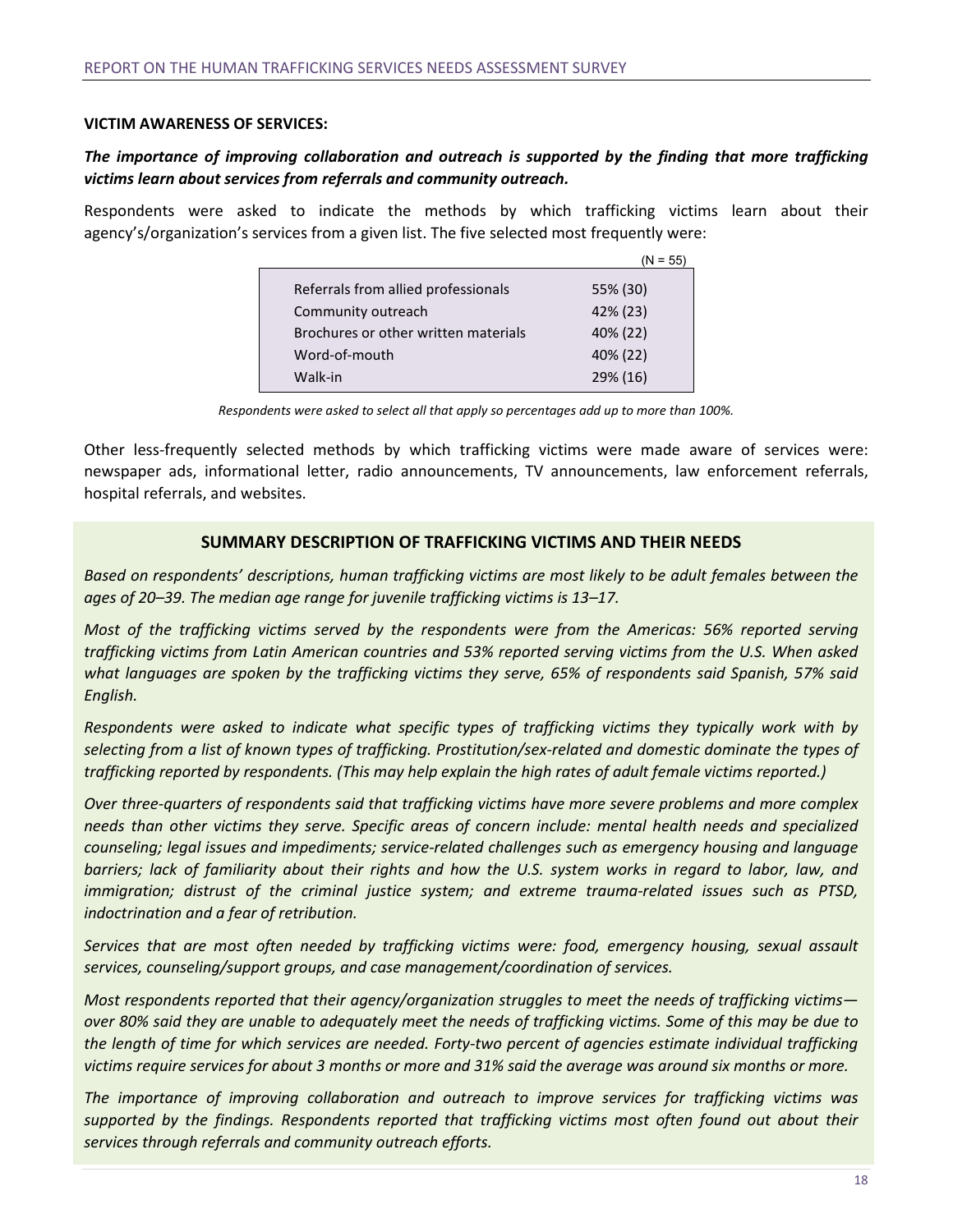# **IV. Barriers to Service and Needs of Service Providers**

*Generally, this section of the report suggests there is a need for greater awareness among first responders and service providers, and for greater collaboration among agencies. Additionally, it suggests there is a need for more outreach efforts to trafficking victims. It describes the most critical barriers and challenges encountered in providing services to trafficking victims and common reasons why trafficking victims do not seek out services. Finally, it identifies the types of training and services that service providers believe will help them in their work with trafficking victims.* 

# **BARRIERS TO SERVICES:**

# **The three most critical barriers/challenges to providing services to trafficking victims are the lack of adequate resources, problems identifying the victims of human trafficking, and a lack of adequate training.**

Respondents were asked to select the most critical barriers or challenges that their agency/organization encounters when providing services to trafficking victims. The full list of barriers is displayed below:

|                                                            | $(N = 55)$                 |
|------------------------------------------------------------|----------------------------|
| <b>Barrier/Challenge</b>                                   | <b>Percent of Agencies</b> |
| Lack of adequate resources                                 | 58% (32)                   |
| Problems identifying victims of human trafficking          | 55% (30)                   |
| Lack of adequate training                                  | 55% (30)                   |
| Lack of adequate funding                                   | 45% (25)                   |
| Language concerns                                          | 35% (19)                   |
| Safety concerns                                            | 35% (19)                   |
| Lack of formal rules/regulations                           | 33% (18)                   |
| Lack of needed services                                    | 31% (17)                   |
| Lack of in-house procedures                                | 29% (16)                   |
| Lack of knowledge about victims' rights                    | 20% (11)                   |
| Coordination with local agencies                           | 18% (10)                   |
| Coordinating with federal agencies                         | 16% (9)                    |
| Coordination with state agencies                           | 11% (6)                    |
| Service providers who feel a lack of support and isolation | 11% (6)                    |
| Other                                                      | $9\%$ (5)                  |

*Respondents were asked to select all that apply so percentages add up to more than 100%.*

*Other includes: victims sometime suspicious of providers and/or uncomfortable with disclosing details; victims that are still involved with the person(s) victimizing them; and coordinated response procedures and crisis intervention type teams.*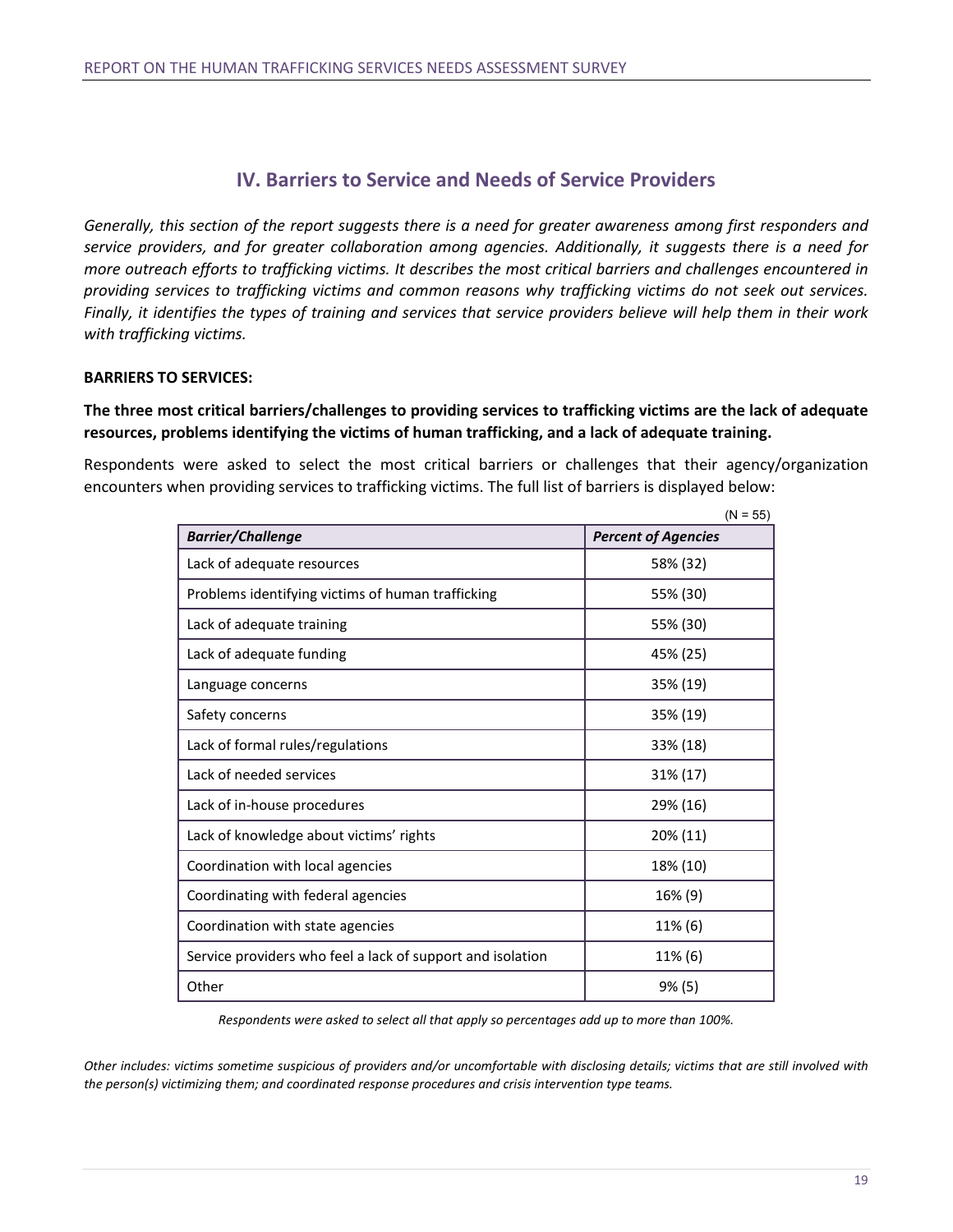# **Trafficking victims may not seek out services due to fear of the system, fear of retaliation, and lack of knowledge about available services.**

Based on what they know about trafficking victims, respondents were asked to indicate the most common reasons why some trafficking victims do not seek out services.

| Most Common Reasons Some Trafficking Victims Do No Seek Out Services (N = 55) |                            |
|-------------------------------------------------------------------------------|----------------------------|
| Reason                                                                        | <b>Percent of Agencies</b> |
| Lack of trust in the system                                                   | 71% (39)                   |
| Fear of deportation/legal status                                              | 65% (36)                   |
| Fear of retaliation to self and/or family                                     | $60\%$ (33)                |
| Lack of knowledge about available services                                    | $60\%$ (33)                |
| Language differences                                                          | 58% (32)                   |
| Lack of knowledge about victims' rights                                       | 55% (30)                   |
| Feelings of shame or embarrassment                                            | 53% (29)                   |
| Not able to identify self as a victim                                         | 51% (28)                   |
| Lack of social support                                                        | 47% (26)                   |
| Other                                                                         | 5% (3)                     |

*Other includes: not able to escape their trafficker to seek help; vulnerable to negative influences due to indoctrination.*

#### **NEEDS OF SERVICE PROVIDERS:**

#### **80% of respondents feel more training is needed to improve the provision of services to trafficking victims**

Respondents were asked to indicate from a list what their agency or organization needs to do a better job providing services to trafficking victims.



Respondents were asked to select all that apply so percentages add up to more than 100%.

*Other includes: Clear roles and coordination with other local programs committed to responding to human trafficking; emergency/temporary/secure housing facility (safe house) which addresses immediate needs of these victims; identification of trafficking victims; outreach material; and someone with a bully pulpit who can focus some energy and resources without overdoing public alarm.*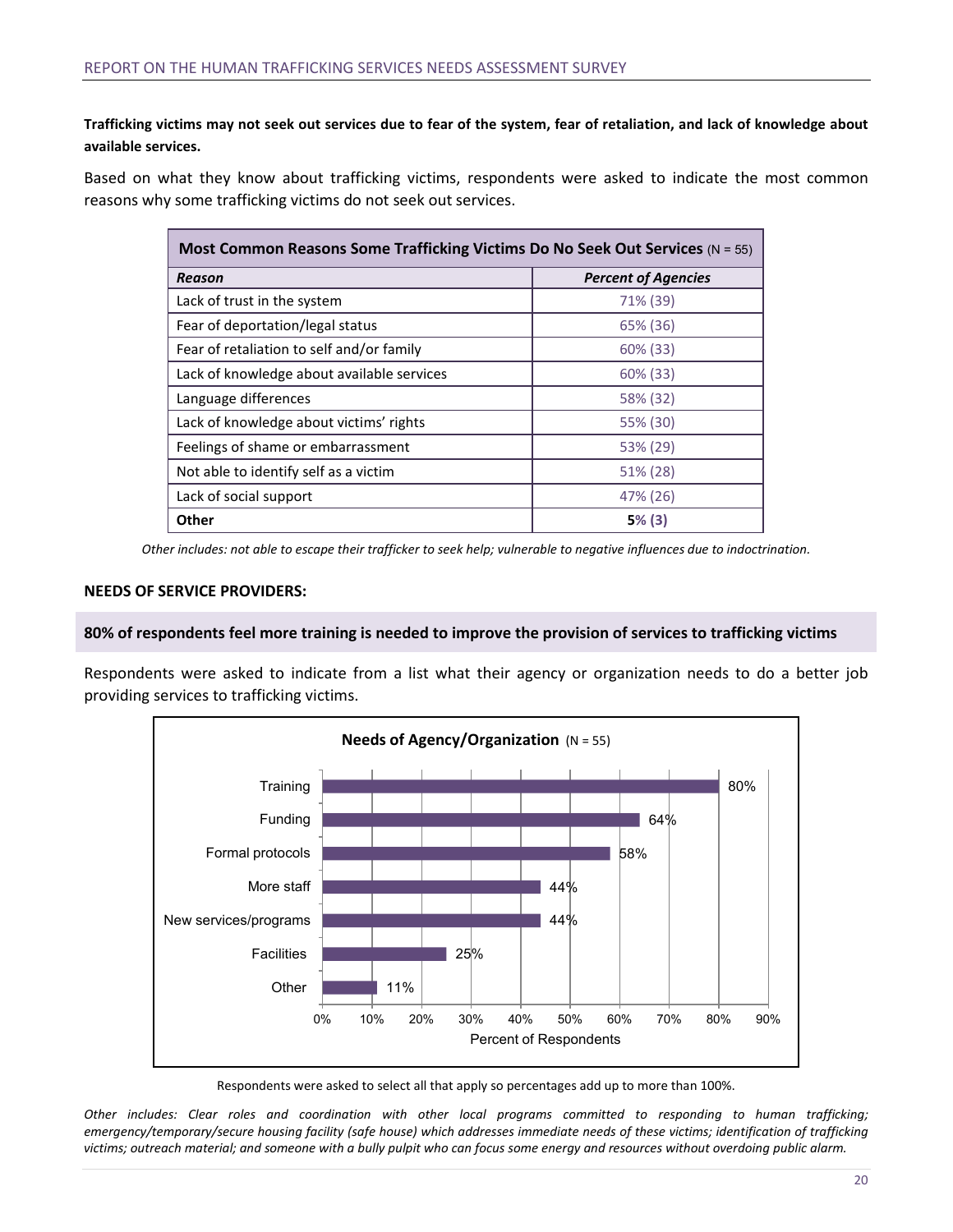Respondents that said they need training to better serve victims of human trafficking were asked to describe the types of training that would help them or their agency/organization. A summary of their responses follows:

# **Types of Training Needed**

**Basic and advanced training:** Basic training that includes identification of trafficking victims for all staff, allied agencies, and local law enforcement. Advanced and intensive training for advocates and other staff members.

**Identifying trafficking victims:** Training in how to identify all types of trafficking victims and address their needs; educate front-line staff to identify trafficking victims and not have them labeled as runaway or prostitutes; incorporate identification of trafficking victims into assessment tools; how to identify offenders that are also victims of crime.

**Legislative:** How state and federal laws affect victims/children of human trafficking.

**Service-related:** How to ensure client and staff safety; how to establish trust and safety to help victims overcome resistance to treatment; how to properly refer clients for services and what agencies can be referral resources.

**Trauma-related:** How to address victims' trauma, grief and loss, and dealing with multiple traumas; where to find counselors who specialize in trauma recovery.

Those respondents that named new services/programs as an agency need were asked to describe the types of new services/programs that would help them or their agency/organization. A summary of their responses follows:

# **New Services and Programs Needed**

**Housing and safety:** A specific shelter program that serves trafficking victims in a more focused and comprehensive manner. Assistance with safe planning based on the approach taken by the federal Witness Protection Program.

**Youth services:** Facilities for trafficked youth which include intensive and wrap-around services.

**Collaboration:** Develop regional responses and coordination for trafficking services and programming; coordinate with local agencies to identify trafficking victims and determine how to help them; collaboration to support outreach and counseling.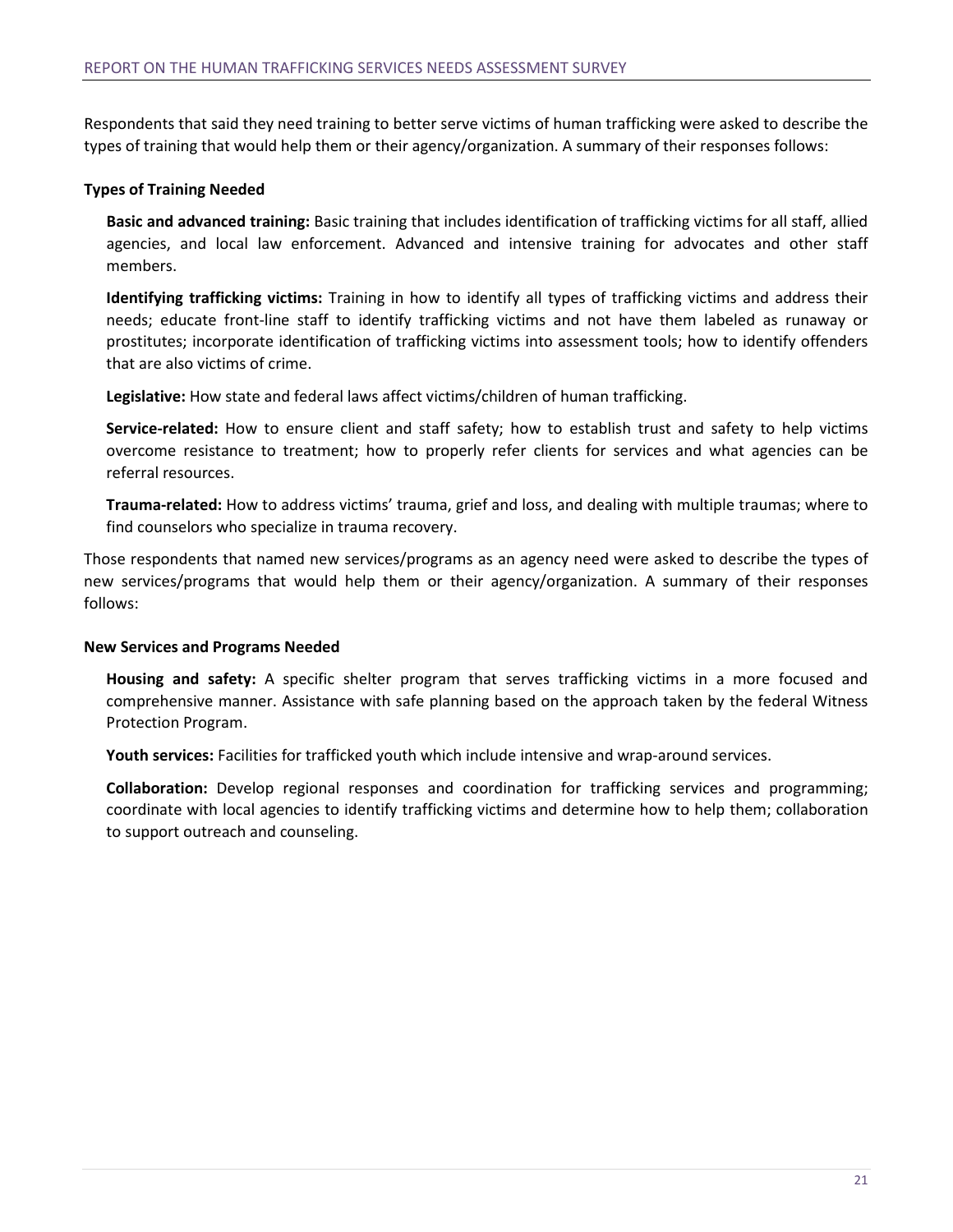# **SUMMARY OF BARRIERS TO SERVICE AND CHANGES NEEDED**

*Overall, these findings suggest a need for greater awareness of human trafficking among first responders and service providers, and for greater collaboration among agencies. Additionally, it suggests a need for greater outreach efforts to trafficking victims.*

*The three most critical barriers/challenges to providing services to trafficking victims are the lack of adequate resources, difficulties identifying victims of human trafficking, and a lack of adequate training for those in a position to assist trafficking victims.*

*Based on what they know about trafficking victims, respondents said that the most common reasons why some trafficking victims do not seek out services are due to their fear and unfamiliarity of the system, fear of retaliation by traffickers, and a lack of knowledge about available services.*

*Most respondents believe more training is needed among those who may interact with trafficking victims to improve the provision of services to that population. When asked to describe the types of training that would help, they cited basic and advanced training including intensive training for advocates and other staff; how to identify all types of trafficking victims and incorporate identification of trafficking victims into assessment tools; how state and federal laws affect trafficking victims; how to ensure client and staff safety, help victims establish trust, more information about referral resources and how to properly refer clients to those resources; how to help victim deal with multiple traumas, grief and loss, and where to find counselors who specialize in trauma recovery.* 

*The types of new services and programs that were identified by respondents as those that would help agencies and organizations that serve trafficking victims were: shelter programs that serve trafficking victims in a focused, comprehensive manner and assistance with safe planning somewhat modeled on the approach taken by the federal Witness Protection Program; facilities for trafficked youth that include intensive and wraparound services; programs that help develop regional responses and coordination for trafficking services and collaboration to support outreach and counseling.*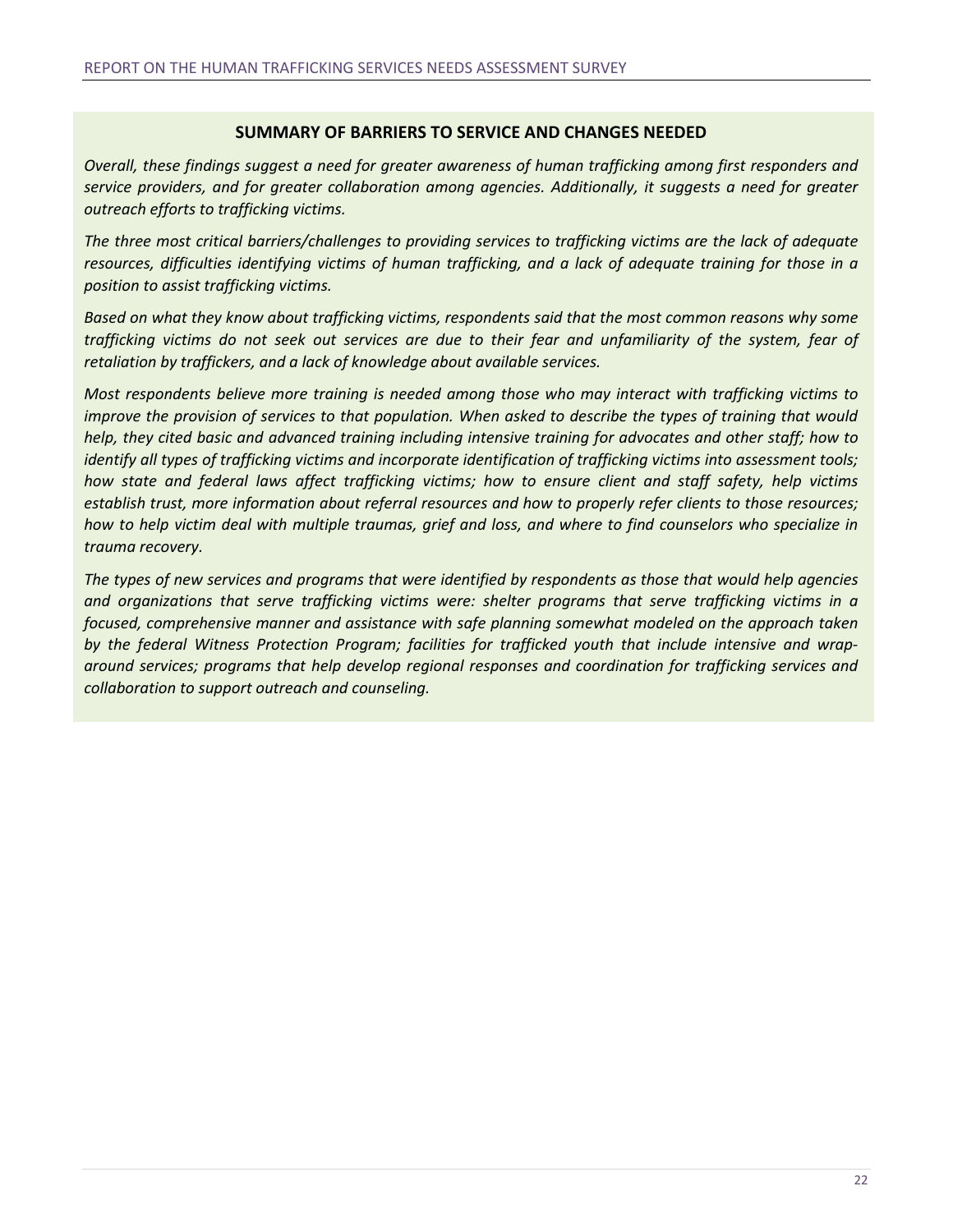# **V. Current Efforts and Next Steps**

The Human Trafficking Services Needs Assessment Survey was a first step in obtaining information on the needs of human trafficking victims and victim service providers in Virginia. The findings from this survey will help the Victim Assistance Workgroup of the Victims of Human Trafficking Initiative (VHTI) and the Virginia Steering Committee Against Human Trafficking (VASCAHT) develop a plan to identify victims of human trafficking, provide victim assistance, and develop public outreach and educational materials for victims of human trafficking.

Based on the findings it will be determined if further information might be needed in order to assess the needs of other partners such as prosecutors and law enforcement who are involved in identifying and providing assistance to victims of human trafficking in Virginia. If so, additional needs assessment surveys may be conducted.

The findings of this needs assessment will also be used to identify any gaps in training that may exist and will be used to develop additional training for victim service providers throughout the Commonwealth. The Victim Services Section at the Department of Criminal Justice Services (DCJS) provides and facilitates trainings and the findings will be provided to the staff that helps develop these trainings.

Currently the Office of the Attorney General (OAG) is preparing to conduct four two-day trainings geared specifically for prosecutors and investigators, and victim-witness coordinators from law enforcement agencies. These trainings are funded by a 2012 Byrne JAG grant awarded to the OAG through the DCJS.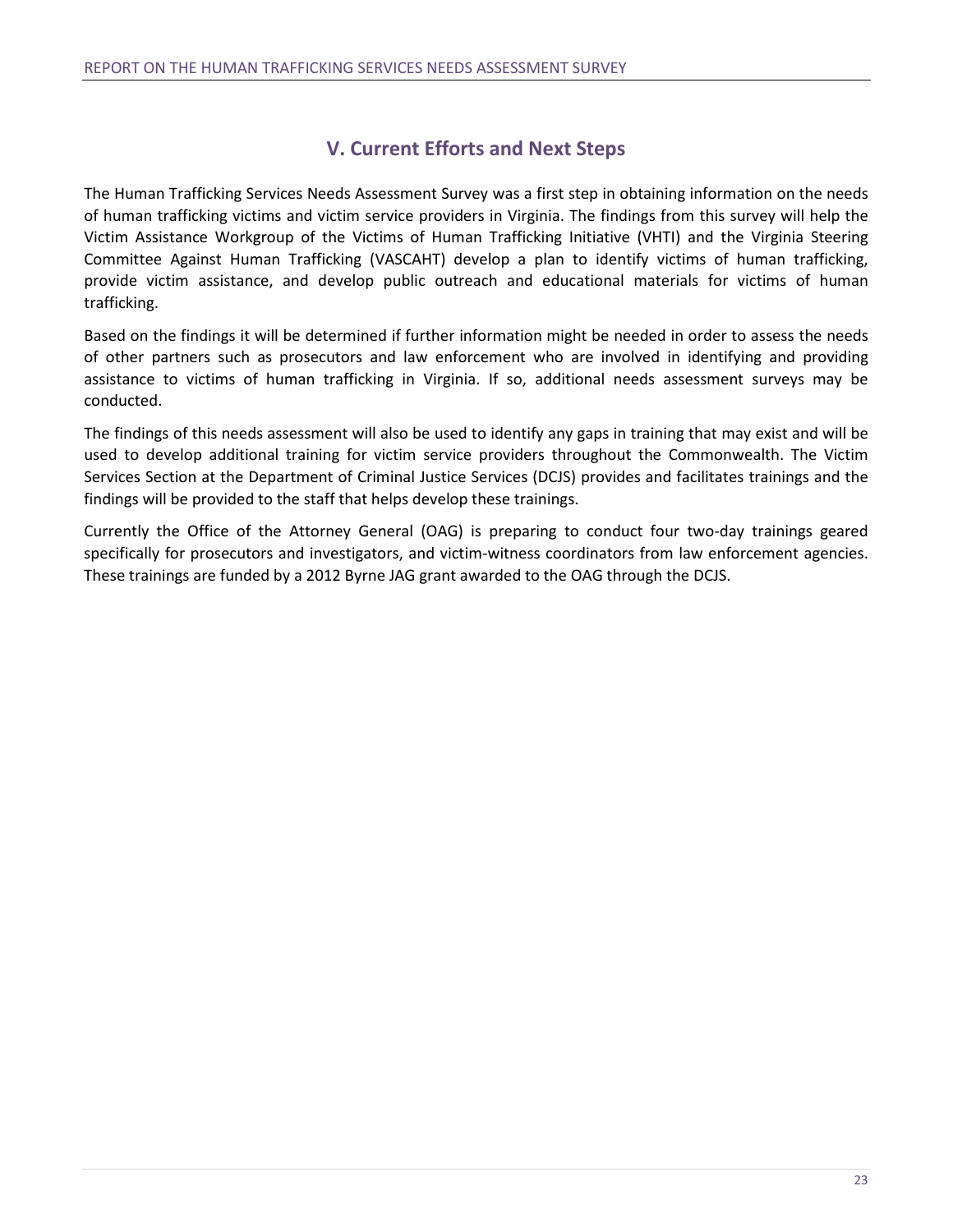# **VI. Resources**

# **State Government:**

# **Victims of Human Trafficking Initiative (VHTI)/Victim Assistance Workgroup:**

Joe Speidel (co-chair), 804-662-7062, Joe.Speidel@dss.virginia.gov

Mattie Satterfield (co-chair), 757-664-3236, Mattie.Satterfield@norfolk.gov

# **Virginia Department of Social Services/VDSS Office of Newcomer Services:**

Dianne Mallory (Program Specialist), 804-726-7935, Dianne.Mallory@dss.virginia.gov

# **Virginia Steering Committee Against Human Trafficking (VASCAHT):**

Dianne Mallory (Program Specialist), 804-726-7935, Dianne.Mallory@dss.virginia.gov

# **Department of Criminal Justice Services:**

Kristina Vadas (Sexual Assault Program Coordinator), 804-786-7802, Kristina.Vadas@dcjs.virginia.gov

# **Reports:**

*Finding Victims of Human Trafficking* (prepared by National Opinion Research Center at the University of Chicago) for the National Institute of Justice, Office of Justice Programs and the U.S. Department of Justice in 2008)

https://www.ncjrs.gov/pdffiles1/nij/grants/224393.pdf

*Needs Assessment for Service Providers and Trafficking Victims* (prepared by Caliber Associates, Inc. for National Institute of Justice/Department of Justice in 2003) https://www.ncjrs.gov/pdffiles1/nij/grants/202469.pdf

# **National HTSOs:**

**Polaris Project**: a non-profit, non-governmental organization working exclusively on human trafficking since 2002

www.polarisproject.org/

**The National Human Trafficking Resource Center (NHTRC)**: a national, toll-free hotline, and a program of Polaris Project

http://www.polarisproject.org/what-we-do/national-human-trafficking-hotline/the-nhtrc/overview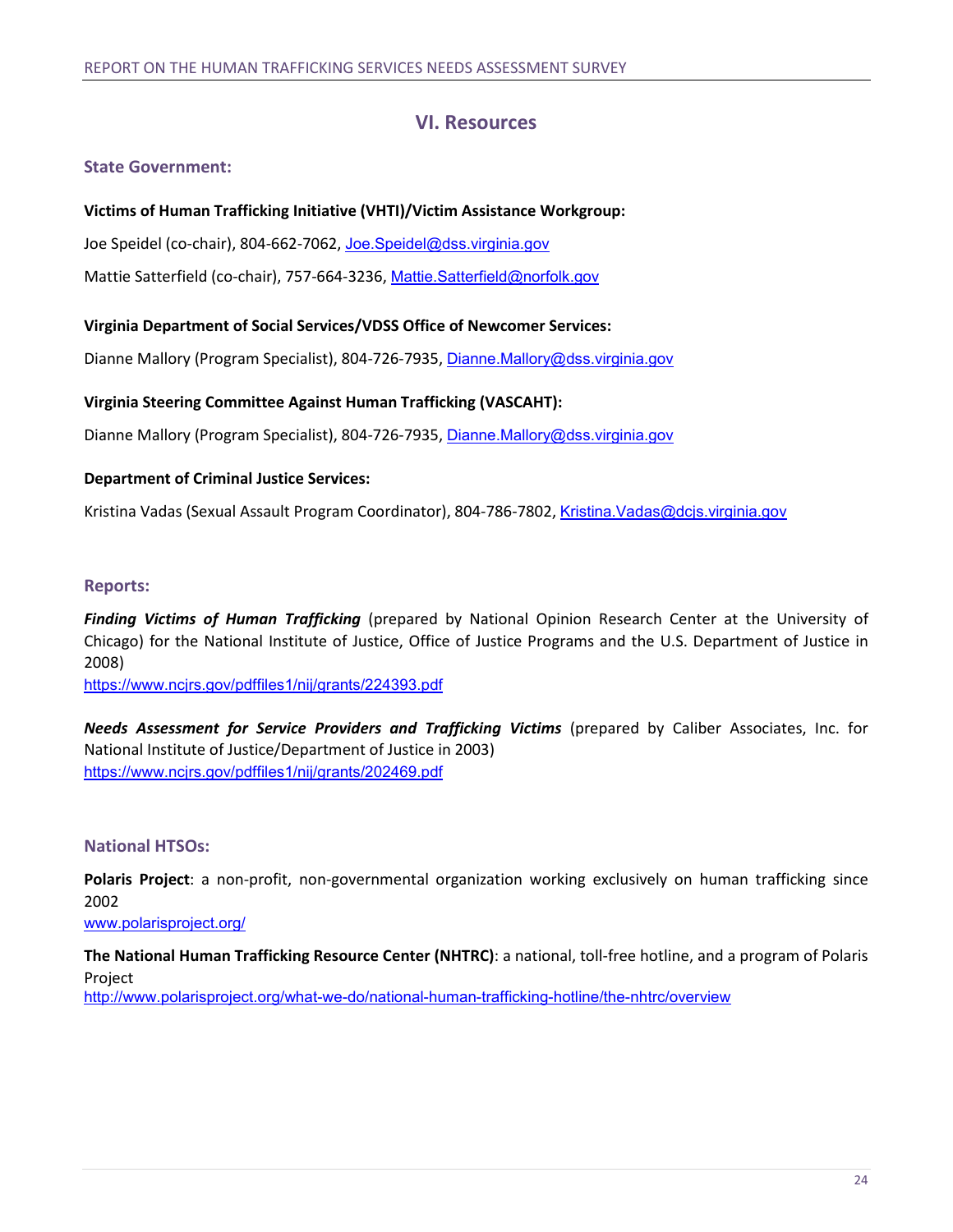# **Local HTSOs named by survey respondents:**

# **Ayuda**

Ayuda's mission is to protect the rights of low-income immigrants in the DC metropolitan area. We are the District's leading source of multi-lingual legal and social assistance for low-income immigrants in the areas of immigration, human trafficking, domestic violence and sexual assault. Our overall goal is to improve the ability of our clients to live safe, violence-free lives and become fully participating members of our community. www.ayudainc.org/

# **Boat People SOS (Falls Church, VA)**

We are a national Vietnamese American community organization with the mission to "empower, organize, and equip Vietnamese individuals and communities in their pursuit of liberty and dignity." http://www.bpsos.org

# **Courtney's House**

Courtney's House is committed to providing a loving environment for girls and boys between the ages of 12 and 18 who are survivors of sex trafficking. We are dedicated to addressing the overlooked issues of domestic sex trafficking by providing essential services to survivors. www.courtneyshouse.org/

**FAIR Girls**

FAIR Girls (formerly FAIR Fund) prevents the exploitation of girls worldwide with empowerment and education. Through prevention education, compassionate care, and survivor inclusive advocacy, FAIR Girls creates opportunities for girls to become confident, happy, healthy young women. http://fairgirls.org/

# **Just Neighbors**

Our vision is that immigrants in Northern Virginia will be welcomed into the community so that they can take their places as self-sufficient, contributing members of mainstream society.

Our mission is to provide immigration legal services to low-income immigrants and refugees of all faiths and nationalities, especially those who are most vulnerable. We also seek to foster enriching experiences that enhance community and mutual understanding among our clients, volunteers and staff. www.justneighbors.org/

# **Multicultural Clinical Center**

Multicultural Clinical Center (MCC), located in Springfield, Virginia, provides cross-cultural outpatient diagnostic and treatment services for children, adolescents and adults. www.mccva.com/

# **Northern Virginia Family Services**

Northern Virginia Family Service (NVFS) is a private, nonprofit community service organization dedicated to helping individuals and families find new paths to self-reliance and brighter futures.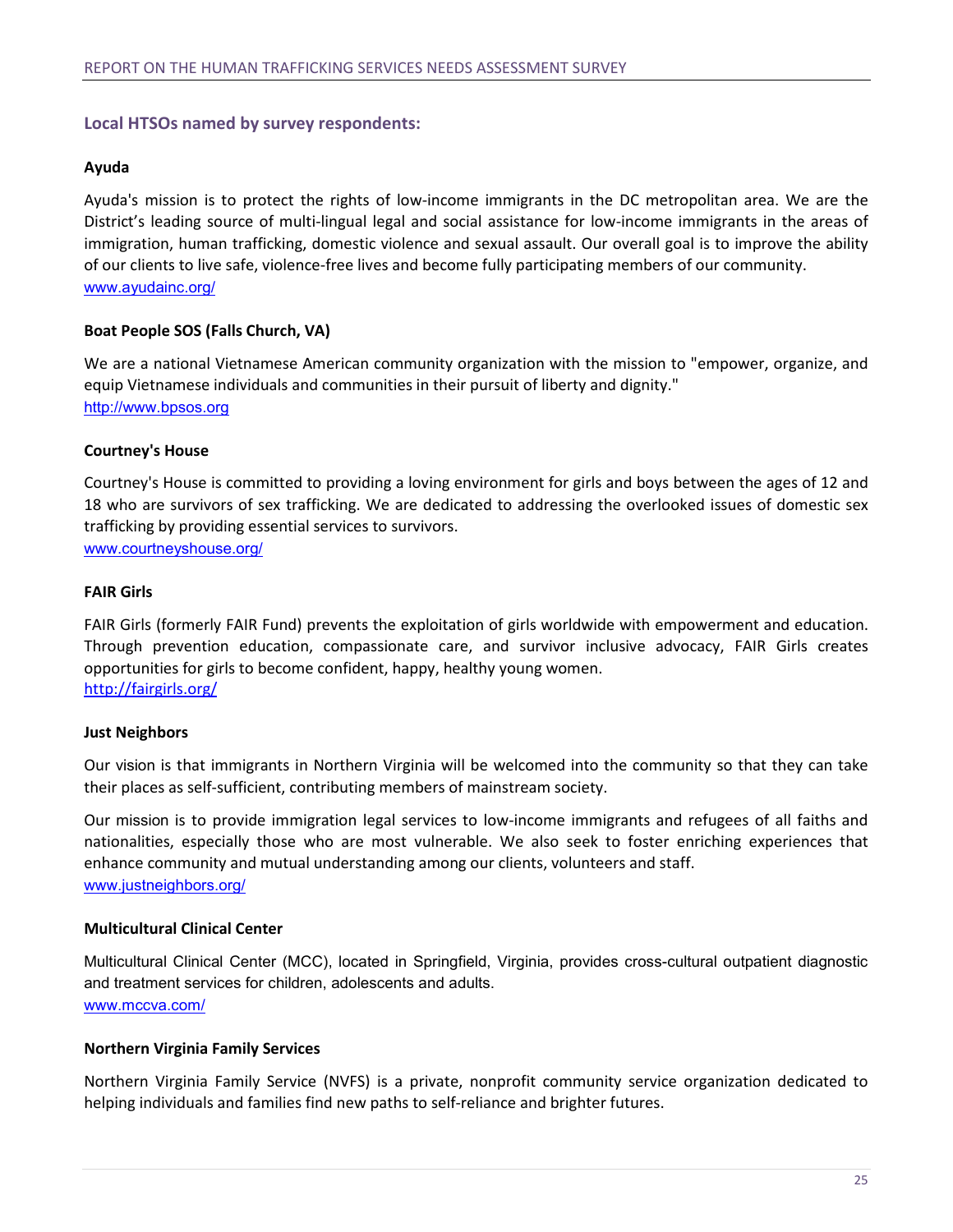Our mission: To empower individuals and families to improve their quality of life and to promote community cooperation and support in responding to family needs. www.nvfs.org/

#### **Project to End Human Trafficking — Southeastern VA–Hampton Roads**

The Project to End Human Trafficking (PEHT) is a non-profit organization that was founded in 2004 as part of the anti-slavery movement. The initial goal of the founders was not to begin an organization, but simply to offer educational lectures about human trafficking. They quickly found that the need for information about slavery was great and they consulted with similar groups, such as Free the Slaves, to determine the best way to move forward with their work. Today, PEHT engages in anti-trafficking coalition building, educational outreach, direct service to victims, and collaboration with other national and international organizations in the global fight against human trafficking.

*Hampton Roads Contacts:* Nicole Travis: ntravis@endhumantrafficking.org; Dustin Jensen: djensen@endhumantrafficking.org http://www2.carlow.edu/sites/endhumantrafficking/index.html

#### **Safe House of Hope**

Our mission is to help victims of sex-trafficking become an active part of a healthy community through education and training, and to provide support for the physical, mental, emotional, and spiritual needs of these victims.

Our vision is to prevent and identify victims of sex trafficking, and then empower them to lead a healthy life. www.safehouseofhope.org

#### **SAVAS**

Mission Statement: SAVAS is dedicated to survivors of sexual assault, and to ending sexual assault in our community. We provide a safe environment in order to encourage survivors of rape and sexual abuse to come forward. We are pledged to return to these survivors the power of making their own decisions and helping them contribute to their own recovery. To this end, SAVAS advocates for survivors and their loved ones and works to educate the community on childhood sexual abuse and rape.

http://www.savasofpwc.org/

#### **Tahirih Justice Center**

Mission: The Tahirih Justice Center works to protect immigrant women and girls seeking justice in the United States from gender-based violence. Leveraging both in-house and pro bono attorneys, we empower our clients to achieve justice and equality through holistic direct legal services and national public policy advocacy. www.tahirih.org/

#### **Turnaround, Inc.**

TurnAround's mission is to build a community free of violence by working with adults and children affected by intimate partner and sexual violence to address their needs and prevent further violence through advocacy and education.

www.turnaroundinc.org